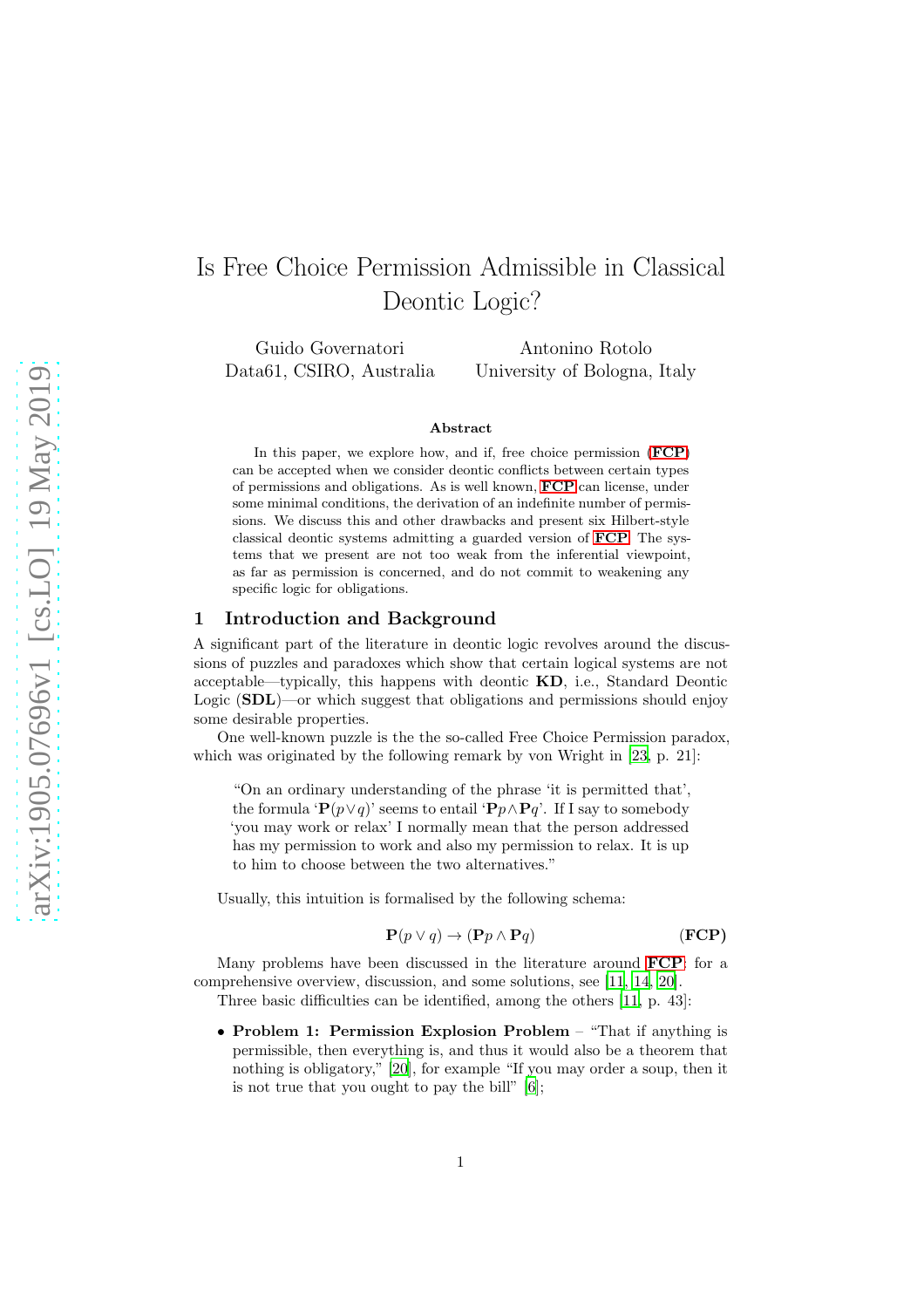- Problem 2: Closure under Logical Equivalence Problem "In its classical form FCP entails that classically equivalent formulas can be substituted to the scope of a permission operator. This is also implausible: It is permitted to eat an apple or not iff it is permitted to sell a house or not";
- Problem 3: Resource Sensitivity Problem "Many deontic logics" become resource-insensitive in the presence of FCP. They validate inferences of the form 'if the patient with stomach trouble is allowed to eat one cookie then he is allowed to eat more than one' ".

In this paper, we focus on another basic problem: how, and if,  $\mathbf{FCP}$  can be accepted when we have incompatibilities between certain varieties of permissions and prohibitions/obligations. The issue is that since Problem 1 licenses the derivation that anything is permitted provided that something is permitted, no prohibition/obligation is allowed, otherwise we get an inconsistency [\[20\]](#page-17-2). In doing so, we will offer simple logics that take two of the three problems above into account.

The layout of the paper is as follows. The remainder of this section briefly comments on the three major problems mentioned above: the Permission Explosion Problem (Section [1.1\)](#page-1-0), the Closure under Logical Equivalence Problem (Section [1.2\)](#page-2-0), and the Resource Sensitivity Problem [\(1.3\)](#page-3-0). Section [2](#page-3-1) illustrates the theoretical intuitions and assumptions that we adopt to analyse free choice permission. In particular, we assume the distinction between norms and obligations/permissions, and we study the role of deontic incompatibilities, the duality principle, and why free choice permission is strong permission. Section [3](#page-8-0) reviews in some detail two related works that have direct implications for our proposal. Finally, Section [4](#page-11-0) presents some minimal deontic systems, six Hilbert-style deontic systems admitting guarded variants of [FCP](#page-0-0): the systems that we present are not too weak from the inferential viewpoint, as far as permission is concerned, and do not commit to weakening any specific logic for obligations. Some conclusions end the paper. An appendix offers proofs of the formal properties of the proposed systems presented in Section [4.](#page-11-0)

#### <span id="page-1-0"></span>1.1 Problem 1: Permission Explosion Problem

One of the most acute problems springing from [FCP](#page-0-0) is obtained in SDL, where, if at least one obligation  $\mathbf{O}p$  is true, then by necessitation and propositional logic, we get  $\mathbf{O}(p \vee q)$ . Since axiom **D** is in **SDL**, i.e  $\mathbf{O}p \rightarrow \neg \mathbf{O}\neg p$  is valid, we trivially obtain ¬ $\mathbf{O}$ ¬( $p \lor q$ ), thus, assuming the Duality principle

<span id="page-1-1"></span>
$$
\mathbf{P} =_{def} \neg \mathbf{O} \neg \tag{Duality}
$$

we derive through **[FCP](#page-0-0)** that  $Pq$ . Hence, **SDL** licenses that, if something is obligatory, then everything is permitted.

However, a careful analysis shows that this undesired result is not strictly due to SDL as such, but to adopting any monotonic modal deontic logic [\[10\]](#page-16-2), i.e. any system just equipped with inference rule RM:

<span id="page-1-2"></span>
$$
\frac{\vdash p \to q}{\vdash \mathbf{O}p \to \mathbf{O}q}.\tag{RM}
$$

or, alternatively with

<span id="page-1-3"></span>
$$
\frac{\vdash p \equiv q}{\vdash \mathbf{O}p \equiv \mathbf{O}q}.\tag{RE}
$$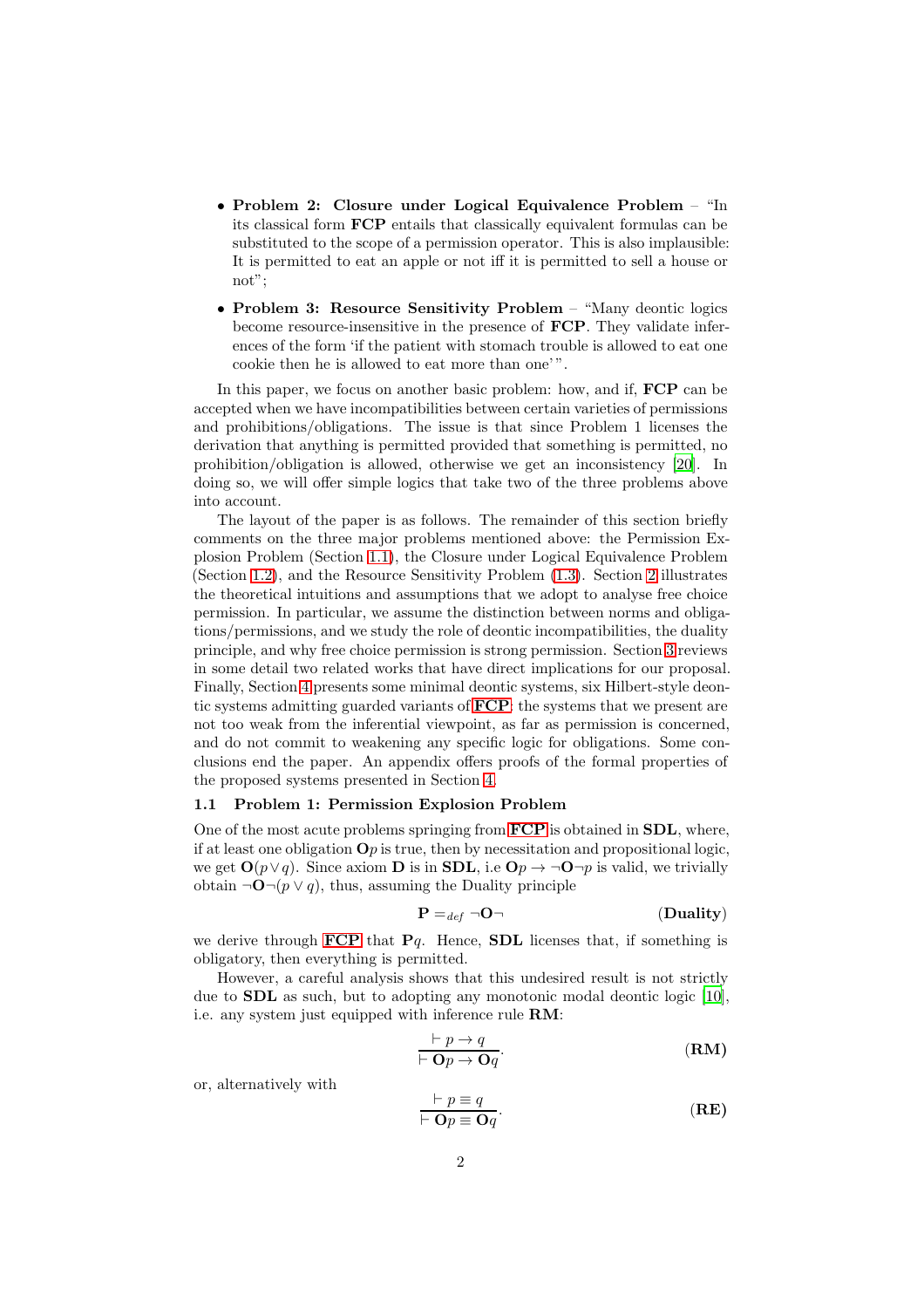plus the following axiom schema

$$
\mathbf{O}(a \wedge b) \to (\mathbf{O}a \wedge \mathbf{O}b). \tag{M}
$$

Indeed, assume Classical Propositional Logic (CPL), FCP, and RM for  $P<sup>1</sup>$  $P<sup>1</sup>$  $P<sup>1</sup>$ and consider the following derivation:

1. 
$$
p \rightarrow (p \lor q)
$$
 CPL  
\n2.  $\mathbf{P}p \rightarrow \mathbf{P}(p \lor q)$  1, RM  
\n3.  $\mathbf{P}p \rightarrow (\mathbf{P}p \land \mathbf{P}q)$  2, FCP, CPL  
\n4.  $\mathbf{P}p \rightarrow \mathbf{P}q$  3, CPL

In this context, it is enough if we have that  $\mathbf{P}p$  is true to derive that any other permission  $Pq$ , i.e.,  $Pp \vdash Pq$  for any p, q. Whenever  $\text{FCP}$  is accepted, such a problem strictly depends on the characteristic schemas and inference rules of monotonic modal logics, as the above derivation—or a simple semantic analysis—shows. Hence, permission explosion is not a problem of SDL, but of any weaker modal deontic logic which is at least closed under classical implication or which is closed under logical equivalence and allows for the distribution of P over implication. Notice that [Duality](#page-1-1) plays no substantial role. Accordingly, we can have that  $\mathbf{RM}$  is valid for permission, if  $\mathbf{P}$  and  $\mathbf{O}$  are duals and the logic for  $O$  is a monotonic modal logic, or  $P$  is independent of  $O$  and  $RM$ is assumed for P.

In conclusion, if we want not to completely reject the intuition behind  $\text{FCP}$  $\text{FCP}$  $\text{FCP}$ , we have two non-exclusive options to be explored in order to avoid the Permission Explosion Problem:

#### No-CPL: abandon CPL and adopt suitable non-classical logical connectives;

No-RM: abandon inference rule RM (or schema M) and endorse very weak modal logics (i.e., the classical ones [\[10](#page-16-2), chap. 8]).[2](#page-2-2)

Our paper aims at exploring under what conditions No-CPL can be avoided by accepting at least a restricted version of  $\mathbf{FCP}$  $\mathbf{FCP}$  $\mathbf{FCP}$ . Hence, it seems that  $\mathbf{No}\text{-}\mathbf{RM}$ thesis must be accepted.

#### <span id="page-2-0"></span>1.2 Problem 2: Closure under Logical Equivalence Problem

In the previous section we mentioned that RM must be weakened. Hence, we can also drop  $\mathbf{RE}$  and keep axiom schema  $\mathbf{M}$ . This choice could look satisfactory for those who consider problematic the fact that the logic for  $P$  is closed under logical equivalence.

We take here another route. Incidentally, one can argue that the implausibility of "It is permitted to eat an apple or not iff it is permitted to sell a house or not" does not depend on RE, but rather on the fact that "It is permitted to eat an apple or not" is P⊤, which looks quite odd. However, besides this problem which would lead us to commit to specific philosophical views—dropping  $\bf{RE}$ has in general two controversial technical side effects:

<span id="page-2-3"></span>
$$
\frac{\vdash p \to q}{\vdash \mathbf{P}p \to \mathbf{P}q}.\tag{RM-P}
$$

<span id="page-2-1"></span> $1_{\text{I.e.,}}$ 

Indeed, it is standard result that every system closed under [RM](#page-1-2) for an operator is closed under the rule of the dual of the operator  $\left[\text{cf. 10, p. 238-239, 243}\right]$  $\left[\text{cf. 10, p. 238-239, 243}\right]$  $\left[\text{cf. 10, p. 238-239, 243}\right]$ . We will use **RM** to refer in general to the rule  $\vdash p \rightarrow q/\vdash \Box p \rightarrow \Box q$  for any modal operator  $\Box$ .

<span id="page-2-2"></span><sup>&</sup>lt;sup>2</sup>We state in Section [1.2](#page-2-0) why it is convenient not to drop **RE**.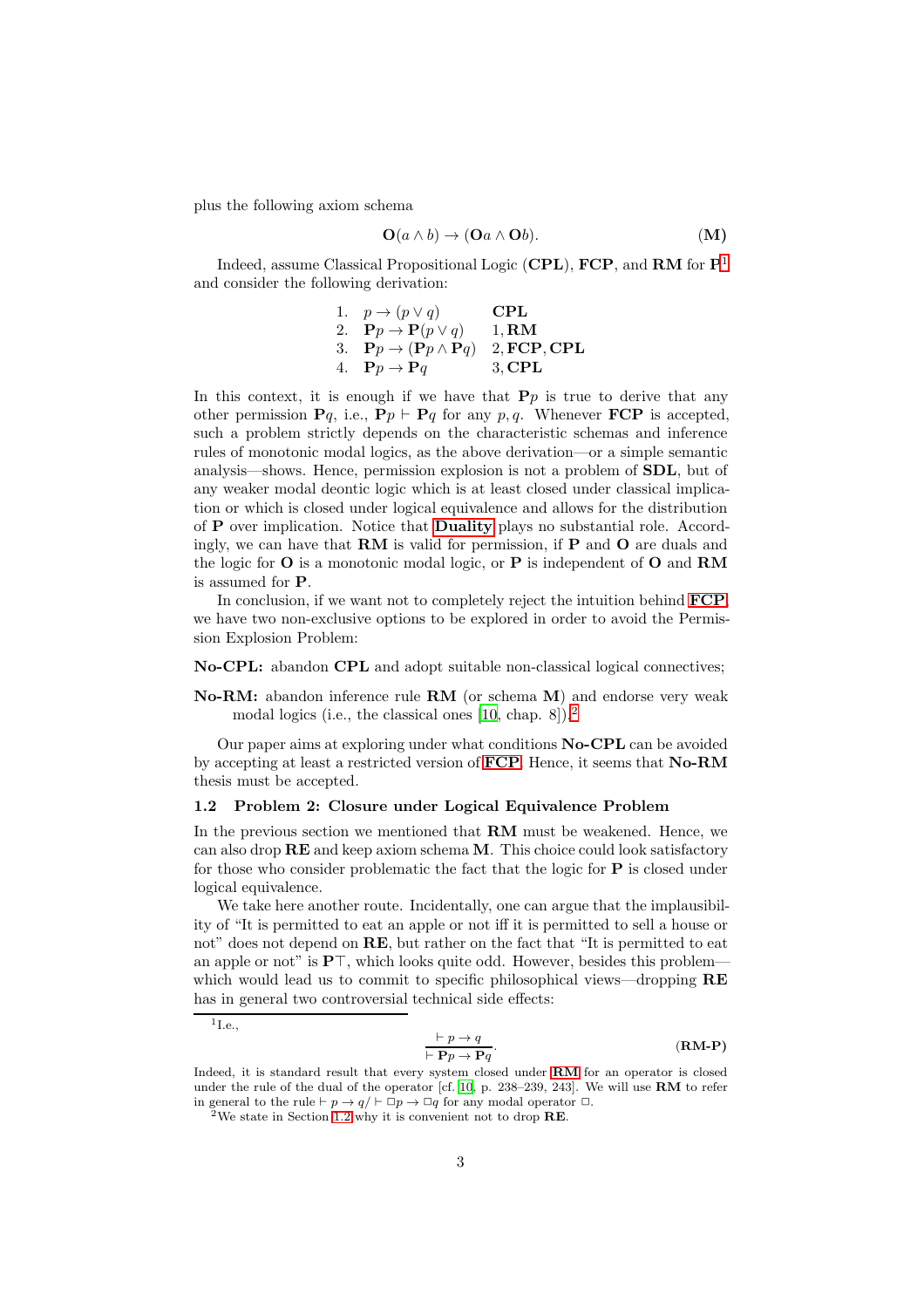- it rejects standard semantics for modal logics, since the class of all neighbourhood frames validate RE: [\[10\]](#page-16-2) argued in fact that classical systems (i.e., containing  $\bf{RE}$  but not  $\bf{RM}$ ) are the minimal modal logics;
- it fails to make, for instance,  $\mathbf{O}p$  and  $\mathbf{P}\neg p$  logically incompatible under the Duality Principle (while  $\mathbf{O}p$  and  $\neg \mathbf{O}p$  of course are); similarly,  $\mathbf{O}\neg p$ and  $\mathbf{O}\neg\neg p$ , or  $\mathbf{O}(p\vee q)$  and  $\mathbf{O}(\neg p\wedge \neg q)$ , are not incompatible too (while they of course should be).

In conclusion, we standardly assume that RE holds both for permissions and obligations, which means that any logic for free choice permission must be a classical system of deontic logic in [\[10\]](#page-16-2)'s sense, i.e., any modal deontic logic closed under logical equivalence and not under logical consequence.

#### <span id="page-3-0"></span>1.3 Problem 3: Resource Sensitivity Problem

It has been noted [\[17](#page-17-3)] that from "You may eat an apple or a pear", one can infer "You may eat an apple and that You may eat a pear", but not "You may eat an apple and a pear" [\[7,](#page-16-3) p. 2].

We simply observe that the systems proposed in Section [4](#page-11-0) do not license in general the inference above. However, a thoughtful treatment of this problem the Resource Sensitivity Problem—goes beyond the scope of this paper. In fact, it has been widely discussed in the literature that it is strictly related to considerations from action theory, which have often found solutions shifting from CPL to non-classical logics such as the substructural ones [see, among others, [4,](#page-16-4) [7,](#page-16-3) [11\]](#page-16-0).

In conclusion, we do not commit here to find any suitable solution to such a problem.

# <span id="page-3-1"></span>2 Three Basic Intuitions

We are going to present some deontic systems that accommodate restricted variants of [FCP](#page-0-0). This is done under some minimal philosophical assumptions, which can in principle be compatible with several deontic theories. Of course, our approach is not neutral. In this section, we illustrate our fundamental intuitions and assumptions.

# 2.1 The Distinction between Norms and Obligations

We assume in the background a conceptual distinction between norms, on one side, and obligations and permissions, on the other side. The general idea of norms is that they describe conditions under which some behaviours are deemed as 'legal'. In the simplest case, a behaviour can be qualified by an obligation (or a prohibition, or a permission), but often norms additionally specify the consequences of not complying with them, and what sanctions follow from violations and whether such sanctions compensate for the violations. The scintilla for this idea is the very influential contribution [\[1\]](#page-16-5), which is complementary to the (modal) logic-based approaches to deontic logic. The key feature of this approach is that norms are dyadic constructs connecting applicability conditions to a deontic consequence. A large number of such pairs would constitute an interconnected system called a normative system [for more recent proposals in this direction, see [12,](#page-16-6) [13,](#page-16-7) [18,](#page-17-4) [19\]](#page-17-5).

To be clear, this paper does not present any logic of norms, but our proposal for a logic of obligations and permissions—with restricted variants of  $\text{F}CP$ —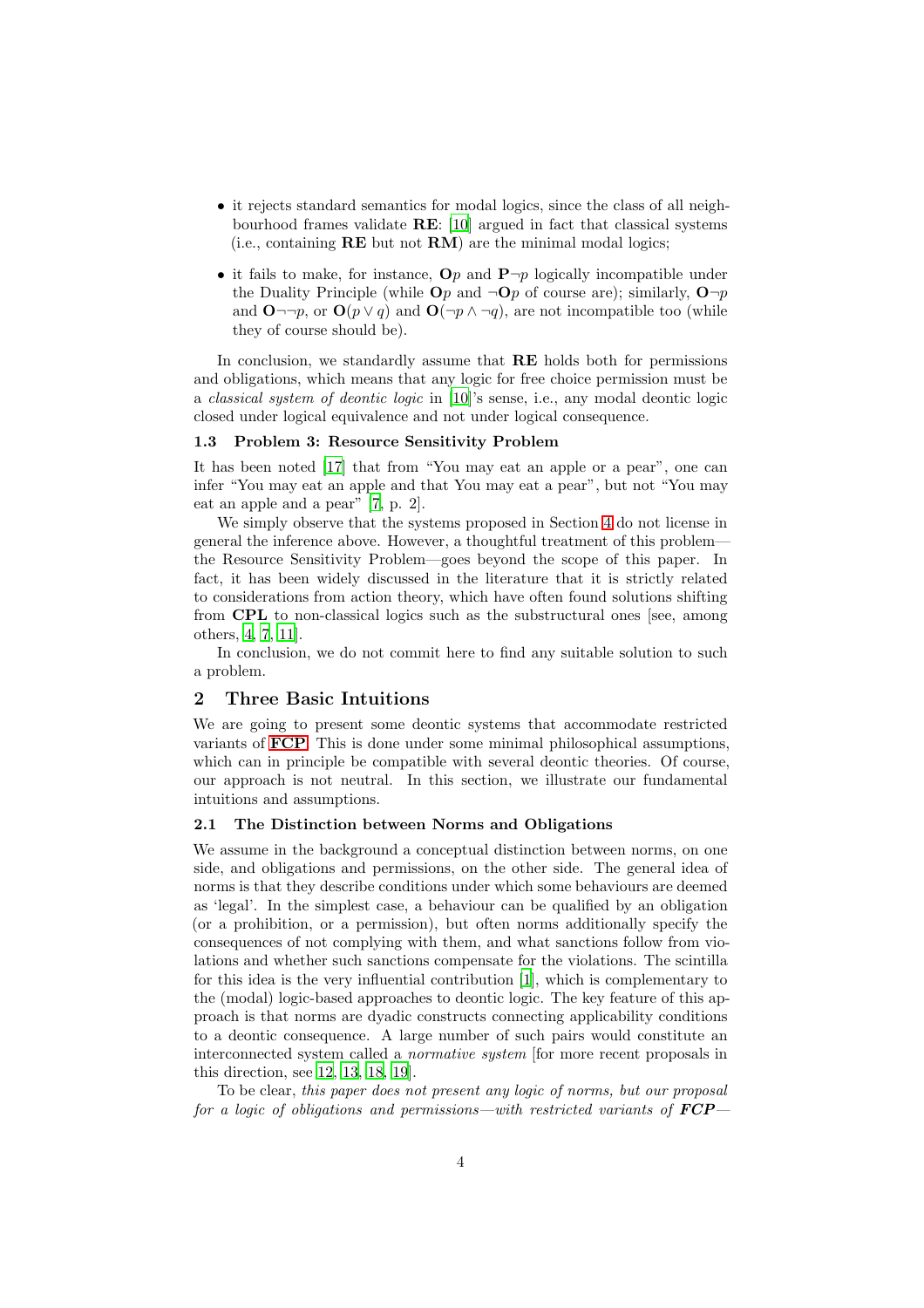can be better understood if one keeps in mind some intuitions about how norms should logically behave and about the relation between the logic of norms and deontic logic. In particular, our assumptions are:

- obligations and permissions exist because norms generate them when applicable;
- once obligations and permissions are generated from norms—which requires us to reason about norms—we can still perform some reasoning with the resulting obligations and permissions—this is the task of *deontic* logic in a strict sense, i.e., the logic of obligations and permissions;
- norms can be in conflict—without being inconsistent— but this does not hold for obligations and permissions.

Hence, we distinguish two levels of analysis: a *norm-logic level* and a resulting deontic-logic level. This paper only technically deals with the second level of analysis.

Assume for example that we have two norms  $n_1 : p \Rightarrow \mathbf{O} \neg q$  and  $n_2 : p \Rightarrow \mathbf{P}q$ , where  $\Rightarrow$  is any if-then suitable logical relation connecting applicability conditions of norms and their deontic effects. We can indeed have them—for example, in a legal system—but the point is what obligations/permissions we can obtain from them. A rather standard assumption is that in order to correctly derive deontic conclusions we need to solve the conflict between  $n_1$  and  $n_2$ . Specifically, our general view is prudent (or skeptical, as one says in non-monotonic logics), because, unless we know how to solve the conflict (typically, by establishing that  $n_1$  is stronger than  $n_2$  or vice versa), we do not know if  $\mathbf{O} \neg q$  or  $\mathbf{P} q$  holds. Since we do not accept that both can hold, it is pointless to consider at the deontic level that  $\mathbf{O} \neg q$  and  $\mathbf{P} q$  are true—while any logic of norms can have both  $n_1$  and  $n<sub>2</sub>$ .

In conclusion, we impose deontic consistency at the deontic-logic level, i.e.,  $\mathbf{O}p \wedge \mathbf{O} \neg p \rightarrow \bot.$ 

# 2.2 Deontic Incompatibilities, Duality, and [FCP](#page-0-0)

With the above said, the issue is whether **[FCP](#page-0-0)** is an appropriate principle to adopt for normative reasoning. Our view is that this principle in general is not, even when Problem 1 and 2 above are solved. We provide below a simple counterexample to it, which considers the interplay between free choice permissions and prohibitions.

# <span id="page-4-0"></span>Example 2.1

When you have dinner with guests the etiquette allows you to eat or to have a conversation with your fellow guests. However, it is forbidden to speak while eating.

The full representation of the example is that each choice is permitted when one refrains from exercising the other one. In a situation when one eats, there is the prohibition to speak, while when one speaks, there is the prohibition to eat. Hence, it means that we can detach any single permission only if the content of such permission is not forbidden.

We will return in Section [2.3](#page-5-0) to the logical import of the above scenario in a classical system of deontic logic. For the moment, taking stock of the example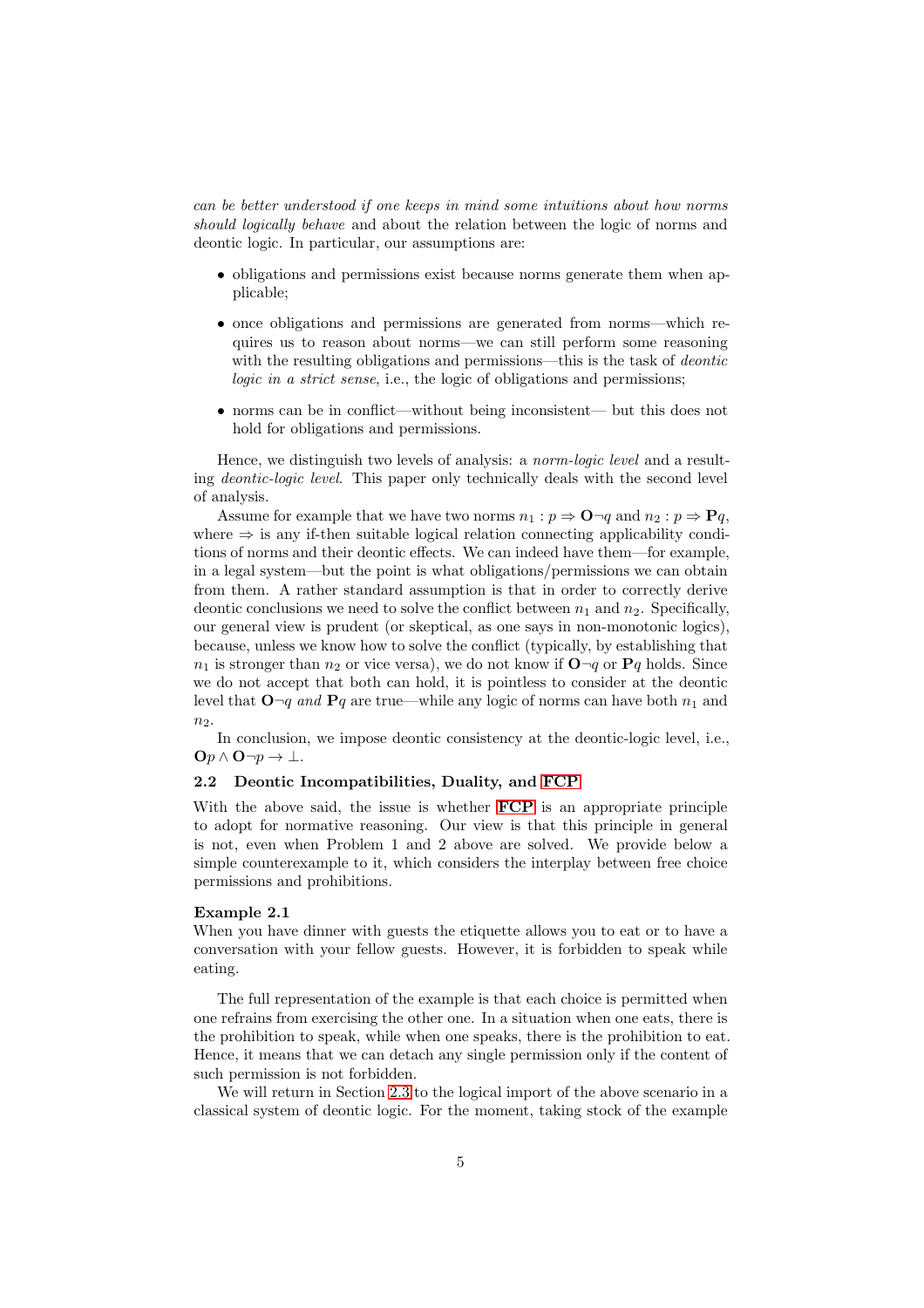we just notice that [FCP](#page-0-0) could be reformulated as follows:

<span id="page-5-1"></span>
$$
(\mathbf{P}(p \lor q) \land (\neg \mathbf{O} \neg p \land \neg \mathbf{O} \neg q)) \to (\mathbf{P}p \land \mathbf{P}q). \tag{1}
$$

However, assuming **Duality**,  $\neg \mathbf{O}\n\neg p$  is equivalent to **P***p*, thus [\(1\)](#page-5-1) reduces to

<span id="page-5-2"></span>
$$
(\mathbf{P}(p \lor q) \land (\mathbf{P}p \land \mathbf{P}q)) \to (\mathbf{P}p \land \mathbf{P}q). \tag{2}
$$

[\(2\)](#page-5-2) is a propositional tautology. Thus, [\(1\)](#page-5-1) does not extend the expressive power of the logic unless one assumes a logic where obligation and permission are not the duals.

#### <span id="page-5-0"></span>2.3 Strong Permission, Classical Systems, and [FCP](#page-0-0)

When permission is no longer the dual of obligation, we enter the territory of strong permission  $[2, 3, 22]^3$  $[2, 3, 22]^3$  $[2, 3, 22]^3$  $[2, 3, 22]^3$  $[2, 3, 22]^3$  $[2, 3, 22]^3$ . As is well-known, while it is *sufficient* to show that  $\mathbf{O} \neg p$  is not the case to argue that p is weakly permitted, this does not hold for strong permission, for which the normative system explicitly says that there exists at least one norm permitting  $p$  [\[3,](#page-16-9) p. 353–355].

In order to keep track of these two cases at the deontic-logic level, we can standardly distinguish in the deontic language two permission operators,  $P_w$ for weak permission (such that  $P_{w}p =_{def} \neg \mathbf{O}\neg p$ ) and  $P_{s}$  for strong permission (where [Duality](#page-1-1) does not hold).

What is the minimal logic of strong permission at the deontic level in which some reasonable version of free choice permission can be accepted?

We mentioned that [RM](#page-1-2) must be rejected. In fact, besides the Permission Explosion Problem, one may also argue that it is reasonable not to derive  $P_s(p \vee$ q) from any  $P_s p$  because we could have in the background that the normative system consists just of an explicit norm  $a \Rightarrow \mathbf{P_s} p$ . If we have that, in presence of some version of free choice permission, you may also detach  $P_s q$ , which is against the above-mentioned intuition that the strong permission should follow from explicit norms, or from combinations of them in normative systems where all disjuncts are explicitly considered [see, e.g., the discussion in [3](#page-16-9), p. 354–355].

Second, as said above, deontic consistency should be ensured:

$$
\mathbf{O}p \wedge \mathbf{P_s} \neg p \to \bot \tag{D_s}
$$

<span id="page-5-5"></span><span id="page-5-4"></span>
$$
\mathbf{O}p \wedge \mathbf{O} \neg p \rightarrow \bot \tag{D_w}
$$

Notice that  $D_w$  $D_w$  is the standard  $D$  axiom of Standard Deontic Logic establishing the so called *external consistency* of obligations that, in turn, implies consistency among obligations and (weak) permissions. From  $D_s$  $D_s$  we obtain, as expected, that strong permission entails weak permission [see, e.g., [3,](#page-16-9) p. 354], but not the other way around:

$$
\mathbf{P}_{\mathbf{s}}p\rightarrow\mathbf{P}_{\mathbf{w}}p.
$$

This is reasonable because the fact that at the norm-level we derive that  $p$  is permitted using an explicit permissive norm  $n$  means that no prohibitive norm  $\overline{n'}$  (forbidding  $\overline{p}$ ) successfully applies or prevails over n.

What about free choice permission? Coupling Assumptions 1 and 2 with the distinction between weak and strong permission allows us to identify a guarded

<span id="page-5-3"></span><sup>&</sup>lt;sup>3</sup>Besides von Wright's theory [\[22\]](#page-17-6), there is another sense in the literature of strong permission [\[15](#page-17-7)]. We will briefly return on this in Section [3.2.](#page-10-0)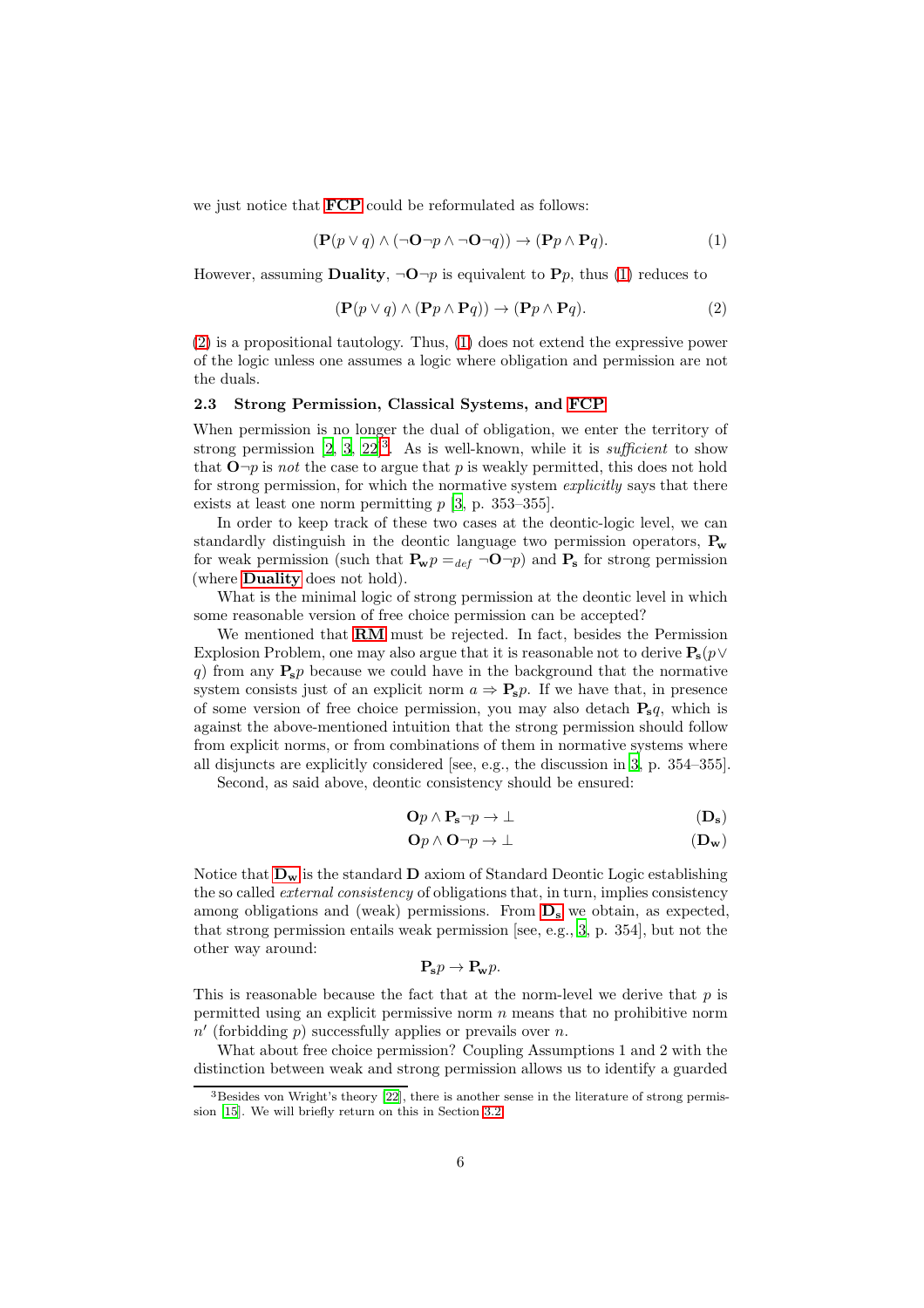variant of [FCP](#page-0-0) for strong permission, consisting of two schemata:

<span id="page-6-1"></span><span id="page-6-0"></span>
$$
(\mathbf{P_s}(p \lor q) \land \mathbf{O} \neg p) \to \mathbf{P_s}q \tag{AFCP_O}
$$

$$
(\mathbf{P_s}(p \lor q) \land \mathbf{P_w}p \land \mathbf{P_w}q) \to (\mathbf{P_s}p \land \mathbf{P_s}q) \tag{AFCP_P}
$$

These schemata take stock of what we said: you can detach from a disjunctive strong permission any single strong permission only if this last is weakly permitted.

The idea of the combination of the two axioms is that from repeated applications of  $\text{AFCP}_0$  $\text{AFCP}_0$  $\text{AFCP}_0$  and from a disjunctive permission, we can obtain the maximal sub-disjunction such that no element is forbidden, and then, the application of the  $\bf{AFCP}_P$  $\bf{AFCP}_P$  $\bf{AFCP}_P$  allows us to derive the individual strong permissions that are not forbidden. Notice that we cannot assume the following formula as the axiom for free choice permission.

$$
\mathbf{P}_{\mathbf{s}}\bigg(\bigvee_{i=1}^{n}p_{i}\bigg)\wedge\bigg(\bigwedge_{j=1}^{m
$$

The problem is that we do not know in advance how many elements of the disjunctive permission are (individually) forbidden. Consider for example, a theory consisting of the following formulas:

$$
\mathbf{P_s}(p \lor q \lor r \lor s \lor t) \qquad \mathbf{O} \neg p \qquad \mathbf{O} \neg q \qquad \mathbf{O} \neg r
$$

Here, one could use the conjunction  $\mathbf{O}\neg p \wedge \mathbf{O}\neg q$  to obtain  $\mathbf{P_s}r$ ,  $\mathbf{P_s}s$  and  $\mathbf{P_s}t$ , but then we have a contradiction from  $P_s r$  and  $O\neg r$  (from axiom  $D_s$  $D_s$ ). Notice, that in general, we are not able to use  $\text{AFCP}_0$  $\text{AFCP}_0$  $\text{AFCP}_0$  to detach a single (strong) permission, but a disjunction corresponding to the "remainder" of the disjunction, that is, in the case above,  $P_s(s \vee t)$ . Then, we can use the **[AFCP](#page-6-1)P** to "lift" the remaining elements from weak permissions to strong permissions. The only case when we can obtain an individual strong permission from a permissive disjunction is when the remainder is a singleton; but this means, that all the other elements of the permissive disjunction were forbidden. This further means that a disjunctive strong permission holds if at least one of its elements can be legally exercised. Going back to the example, if one extends the theory with  $\mathbf{O}\neg s$ , then we can derive  $P<sub>s</sub>t$ .

Let us consider again the situation described in Example [2.1.](#page-4-0) The scenario can be formalised as follows (where  $e$  and  $s$  stand, respectively for "to eat" and "to speak"):

$$
\mathbf{P_s}(e \lor s)
$$

$$
s \to \mathbf{O} \neg e
$$

$$
e \to \mathbf{O} \neg s
$$

In a logic endorsing the unrestricted version of free choice permission, we have  $P_s$ e and  $P_s$ s. This means that as soon as one exercises one of the choices, we get that the other choice is at the same time permitted and forbidden, a situation that is either paradoxical or contradictory. Thus, the only way to avoid this kind of conflict is to refrain from exercising any of the two choices. However, this means that one is not really free to choose between the two options. Accordingly,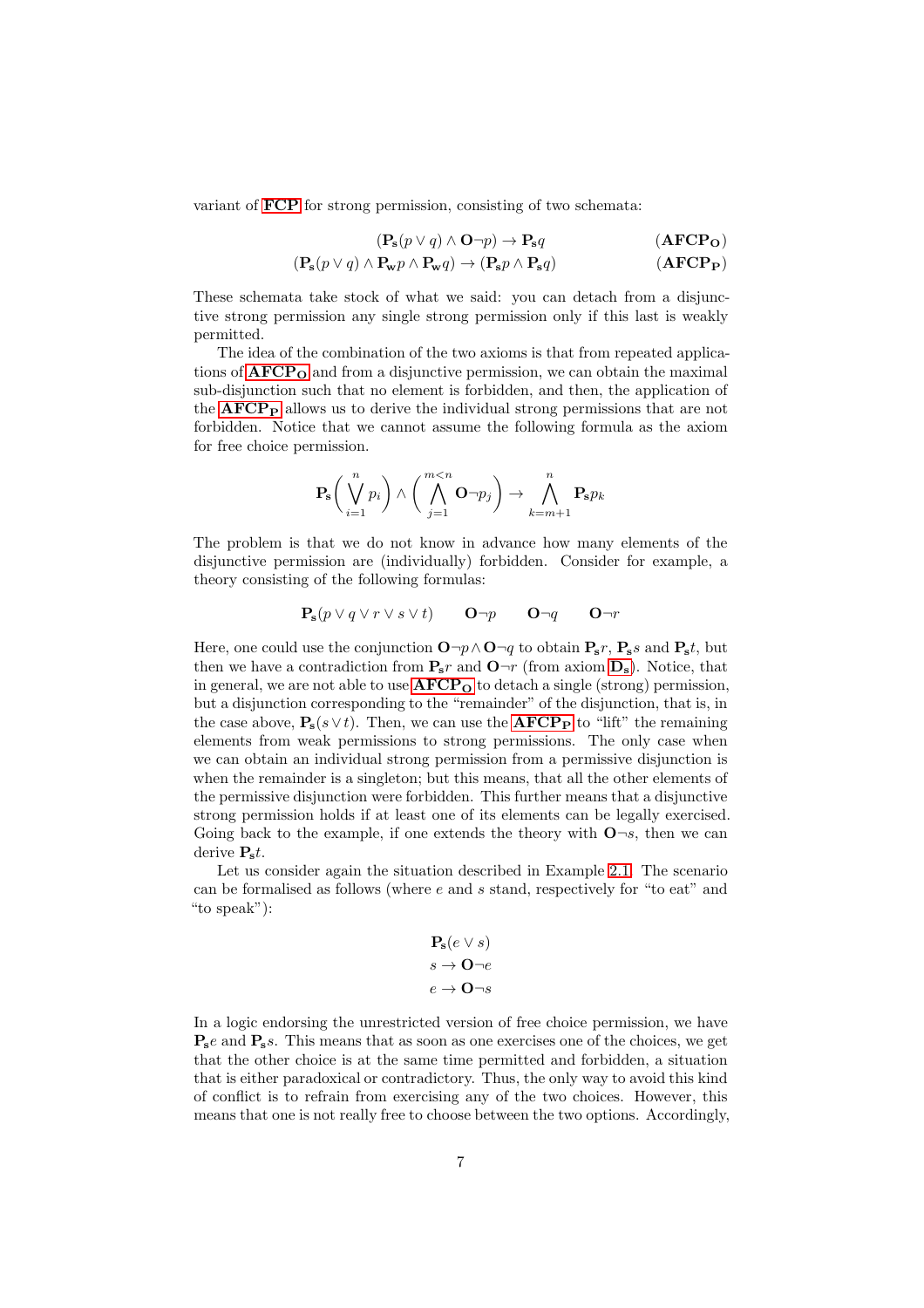either one has to adopt a restricted version of the free choice permission or abandon it. Notice, that axiom  $\text{AFCP}_0$  $\text{AFCP}_0$  $\text{AFCP}_0$  allows us to conclude that given e, s is forbidden  $(\mathbf{O}\neg s)$ , and thus that e is permitted  $(\mathbf{P}_s e)$ ; similarly, one gets  $\mathbf{P}_s s$ from s, which implies  $\mathbf{O} \neg e$ .

Consider  $\text{AFCP}_P$ . One may argue why, in symmetry with  $\text{AFCP}_O$ , we cannot rather have

<span id="page-7-5"></span>
$$
(\mathbf{P_s}(p \lor q) \land \mathbf{P_w}p) \to \mathbf{P_s}p \tag{AFCP2P}
$$

Technically, it is obvious that  $\bf{AFCP2}_P$  implies  $\bf{AFCP}_P$  but not the other way around, so both options are available. The variant  $\mathbf{AFCP}_P$  is more prudent in that it licenses the detachment of an individual strong permission only if the normative system explicitly deals with that specific disjunct, while the second allows for the derivation in a slightly more relaxed way. So, if one wants to strictly reframe the structure of standard FCP in a guarded version but does not want  $\text{AFCP2}_P$ , then  $\text{AFCP}_P$  is the right option.

We should notice that the above schemata for free choice permission do not necessarily require the technical idea of deontic consistency, unless we assume but we don't—that obligation implies strong permission, and despite the fact that the consistency problem can occur if we endorse  $D_s$  $D_s$ —as we do— and so that strong permission implies weak permission. In fact, if we do not validate [RM](#page-1-2), we would need anyway to model the following scenario

<span id="page-7-1"></span>
$$
(\mathbf{P_s}(p \lor q) \land \mathbf{O}(\neg p \land r)) \to \mathbf{P_s}q \tag{3}
$$

as a true instance of our intuition, despite the fact that  $O(\neg p \wedge r)$  and  $P_s p$  are not inconsistent. One may rather argue that any state exercising the permission  $\mathbf{P_s}p$  –i.e., a state where p holds– does not comply with  $\mathbf{O}(\neg p \wedge r)$ . If so, the condition that detached permissions are compliant with obligations is a rational requirement for free choice permission, which is not technically needed in classical modal systems for ensuring standard logical consistency between deontic statements.<sup>[4](#page-7-0)</sup>

Therefore, if one wants to consider [\(3\)](#page-7-1) as an instance of free choice permission in logics that do not satisfy  $RM$ , we need to replace  $AFCP<sub>O</sub>$  $AFCP<sub>O</sub>$  and  $AFCP<sub>P</sub>$  with the following inference rules:

<span id="page-7-3"></span><span id="page-7-2"></span>
$$
\frac{\mathbf{P_s}(p \lor q) \land \mathbf{O}r \qquad \vdash r \to \neg p}{\mathbf{P_s}q} \tag{IFCP}_\mathbf{O}
$$

$$
\frac{\mathbf{P_s}(p \lor q) \land (\mathbf{P_w}r \land \mathbf{P_w}s) \qquad \vdash r \to p \qquad \vdash s \to q}{\mathbf{P_s}p \land \mathbf{P_s}q}. \tag{IFCPP}
$$

Of course, the same remark we made for  $\text{AFCP}_P$  and  $\text{AFCP}_P$  holds here, too, so we may have the following alternative:

<span id="page-7-4"></span>
$$
\frac{\mathbf{P_s}(p \lor q) \land \mathbf{P_w}r \qquad \vdash r \to p}{\mathbf{P_s}p}.
$$
 (IFCP2<sub>P</sub>)

In the discussion leading to the formulation of the inference rules above, we provided the intuition and an example for  $IFCP<sub>O</sub>$  $IFCP<sub>O</sub>$ . Let us now examine a few

<span id="page-7-0"></span><sup>&</sup>lt;sup>4</sup>Indeed, it is a trivial result in classical systems that the inference of  $\mathbf{O}\neg p$  from  $\mathbf{O}(\neg p\wedge r)$  is not in general valid. Semantically, it is also immediate to build a neighbourhood model which falsifies that inference or which, in a similar perspective, admits the truth of both  $O(\neg p \land r)$ and  $\mathbf{P}_{s}p$ . (This holds if  $\mathbf{P}_{s}$  is treated as an independent  $\Box$  operator with no further conditions.)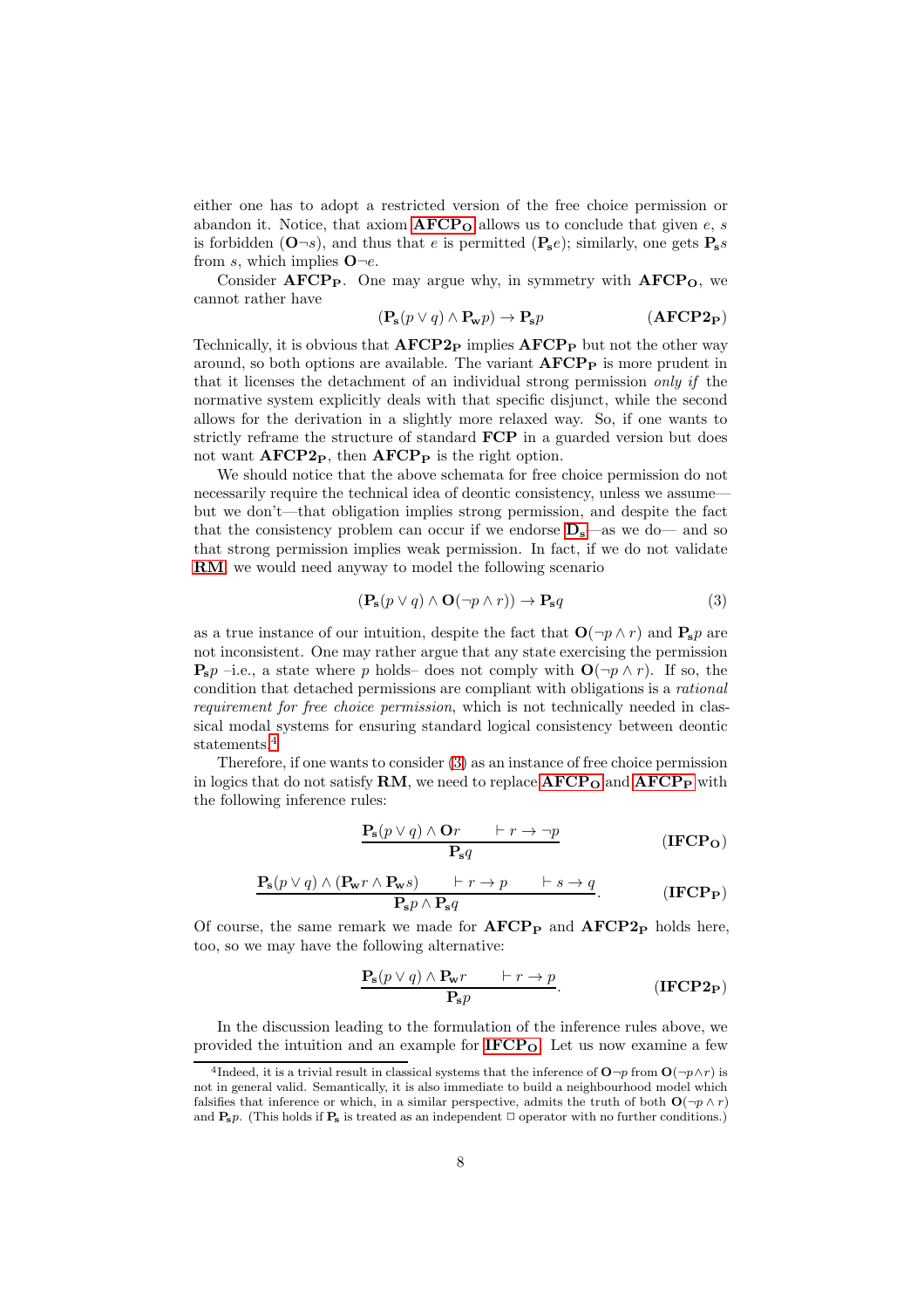interesting cases for  $IFCP<sub>P</sub>$  $IFCP<sub>P</sub>$  and  $IFCP<sub>2P</sub>$ . For the first case, we consider the following instance

$$
\mathbf{P_s}(p \lor q), \quad \mathbf{P_w}(p \land r)
$$

In a logic with **RM** we can derive  $P_{\mathbf{w}}p$  from  $P_{\mathbf{w}}(p \wedge r)$ , since  $(p \wedge r) \rightarrow p$  is a tautology. The inference rules  $IFCP2<sub>P</sub>$  $IFCP2<sub>P</sub>$  and  $IFCP<sub>P</sub>$  $IFCP<sub>P</sub>$  allow us to replicate this type of reasoning without being forced to derive  $P_w p$ , thus we can apply **[IFCP2](#page-7-4)P** to the instance above to obtain  $\mathbf{P_s}p$ .

The second situation is given by the following theory:

$$
\mathbf{P_s}(p \lor q \lor r), \quad \mathbf{P_w}p, \quad \mathbf{P_w}q, \quad \mathbf{O}\neg r
$$

Since  $p \to p \vee r$  and  $q \to q \vee r$  are tautologies, the theory implies, by applications of [IFCP2](#page-7-4)<sub>P</sub>, P<sub>s</sub>p, P<sub>s</sub>q, P<sub>s</sub>( $p \lor r$ ) and P<sub>s</sub>( $q \lor r$ ).

It is easy to verify that **RM** in conjunction with any of the axiom  $\text{AFCP}_0$  $\text{AFCP}_0$  $\text{AFCP}_0$ ,  $\text{AFCP}_P$  $\text{AFCP}_P$  $\text{AFCP}_P$  and  $\text{AFCP2}_P$  $\text{AFCP2}_P$  $\text{AFCP2}_P$  makes the corresponding inference rules admissible. But, as we have seen in Section [2.3,](#page-5-0) the combination of [FCP](#page-0-0) and RM leads to the Permission Explosion Problem. This is not the case when we replace [FCP](#page-0-0) with  $AFCP<sub>P</sub>$  $AFCP<sub>P</sub>$  (or  $AFCP<sub>2P</sub>$  or the corresponding inference rules), since the guarded version of free choice permission allows us to derive an individual strong permission from a disjunctive (strong) permission containing the individual element only when we have that the individual permission is also weakly permitted. In general, the axiom and inference schemata we have proposed do not suffer from the permission explosion, though the resulting logics have a "controlled" permission explosion in the sense that every weak permission is lifted to a strong permission in case a tautology is explicitly strongly permitted, as the following derivation shows:

1. 
$$
\mathbf{P_s}(p \lor \neg p)
$$
 *Hyp*.  
\n2.  $\mathbf{P_w}q$  *Hyp*.  
\n3.  $\mathbf{P_s}(q \lor p \lor \neg p)$  1, **RE**  
\n4.  $\mathbf{P_s}q$  1, 2, 3, **AFCP**<sub>P</sub>

The consequence of the controlled permission explosion is that whenever the logic for the strong permission is a normal modality, the notion of strong permission collapses to that of weak permission.To avoid this issue one could either impose the axiom  $\neg P_s\top$ or reject **RE**; however, the later seems to be more problematic (see the discussion in Section [1.2](#page-2-0) or part of the discussion in Section [3.1](#page-8-1) below).

# <span id="page-8-0"></span>3 Two Related Works

In this section we review in some detail two related works that have directly implications with respect to our proposal [\[5,](#page-16-10) [6\]](#page-16-1). In fact, even though they have a different philosophical backgrounds, they propose simple non-normal axiomatisations for obligation and permission—as we do—which avoid, e.g., Problem 1 and which are based on the concept of free choice permission as strong permission or, anyway, as a type of permission without **[Duality](#page-1-1)**.

#### <span id="page-8-1"></span>3.1 Asher and Bonevac's Analysis

Asher and Bonevac [\[6](#page-16-1)]'s analysis presents a deontic logic based on Anderson-Kanger reduction of obligations and permissions. Assume S denotes as usual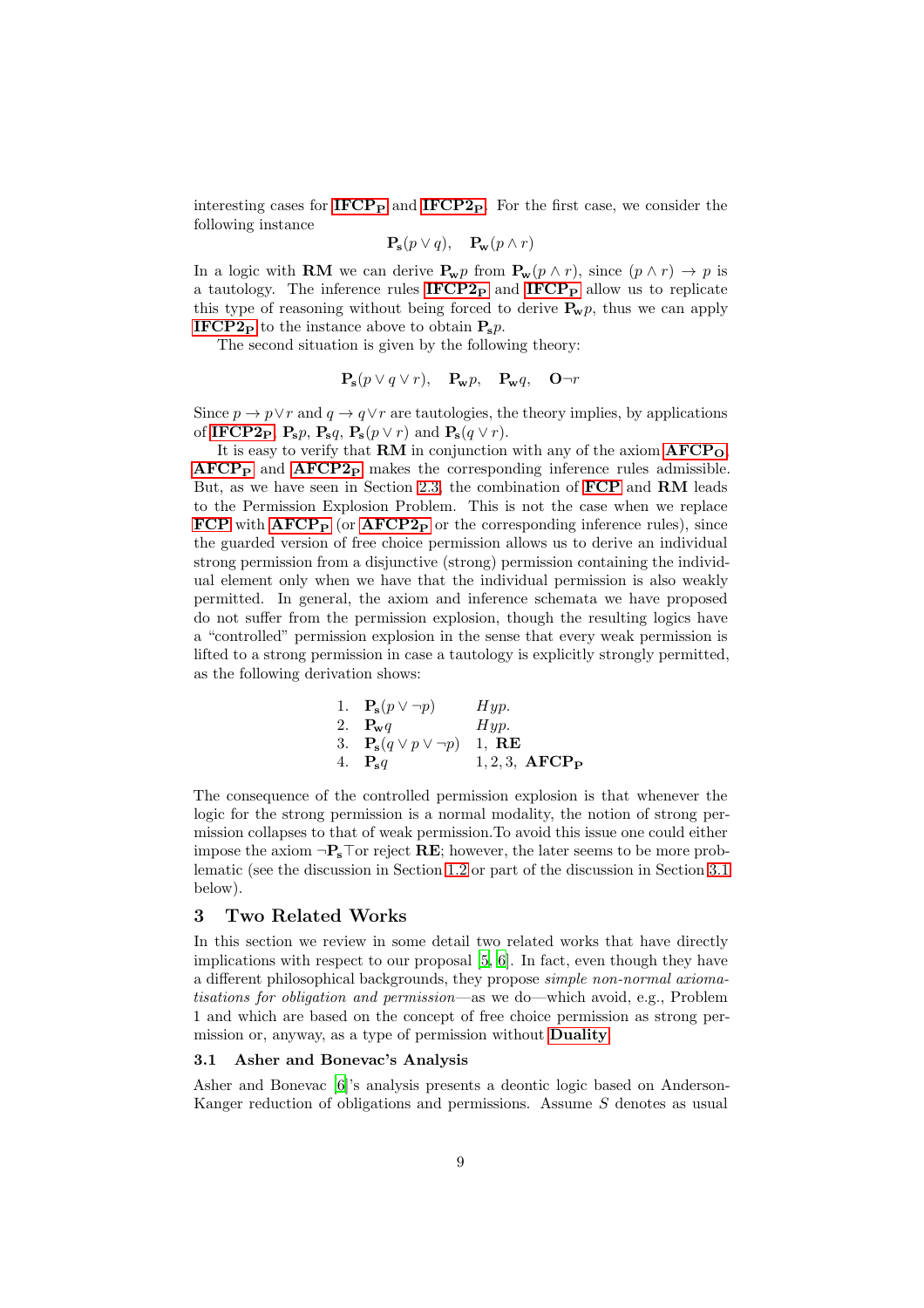Sanction. Then,  $\mathbf{O}a =_{def} \Box(a \to S)$ —where  $\Box$  is an **S5** operator—is dropped by introducing a suitable and weak conditional logic for >, such that

 $\mathbf{O}a =_{def} (\neg a > S)$   $\mathbf{P_s}a =_{def} (a > \neg S)$ 

Obligations and permissions are defined through the concept of sanction, but [Duality](#page-1-1) no longer holds, since Asher and Bonevac [\[6\]](#page-16-1) argue that free choice permission is strong permission.

The logic for  $>$  is not closed under logical equivalence in conditional antecedents, so the resulting  $P<sub>s</sub>$  and O are not closed under logical equivalence. The overall system is non-monotonic and can naturally handle cases such as the ones expressed in  $\text{AFCP}_0$  $\text{AFCP}_0$  $\text{AFCP}_0$ .

So, we share with [\[6\]](#page-16-1) important assumptions. However, Asher and Bonevac's proposal suffers from some drawbacks that we consider difficult to accept. Besides the fact that the closure under logical equivalence does not hold (see Section [1.2\)](#page-2-0), consider the following scenario [\[6,](#page-16-1) p. 311]:

## Example 3.1 (Soup-Eggroll scenario [\[6\]](#page-16-1))

Assume that  $OK =_{def} \neg S$ .

"Suppose we go to the Chinese restaurant. There its part of the context that while you may have soup or eggroll, you cant have both. Thus,

$$
\neg(A > OK) \lor \neg(B > OK)
$$

holds. But while we now can derive defeasibly that you may have, e.g., an eggroll, you can't have both eggroll and soup, at least without paying extra."

The Soup-Eggroll scenario, as analysed by [\[6](#page-16-1)], is debatable. Indeed, the fact that you can't have both soup and eggroll means that having both is forbidden. The point is that a prohibition amounts here to the fact that both strong permissions are false rather that having  $\mathbf{O}\neg(soup \wedge eggroll)$ , namely,  $\mathbf{O}(\neg \text{soup} \lor \neg \text{eqaroll})$ . This is due to the fact that, in the example, prohibition is the negation of strong permission and not the obligation of the opposite.

Consider the following example. In some card games, it is obligatory not to play a trump card when one is the first to play; this can be expressed as when one is the first to play it is forbidden to play a trump card. Intuitively those two statements seem to be equivalent, but their formal representation, namely

$$
(\neg\neg \textit{trump} > S) \qquad \neg (\textit{trump} > \neg S)
$$

are not. Notice, also, that, since the first statement contains a negation and the logic for  $>$  is not closed under logical equivalence, the proper translation is with the double negation, and as a consequence,  $(\neg \neg a > S)$  and  $(a > S)$  are not equivalent; while this might be acceptable in deontic logics based on noninvolutive multi-valued logics, it seems counterintuitive when the underlying logic is the bivalent classical propositional logic.

In conclusion, while [\[6](#page-16-1)] has the great merit of identifying fundamental intuitions for free choice permission, it fails to frame those intuitions in a convincing general theory of obligations.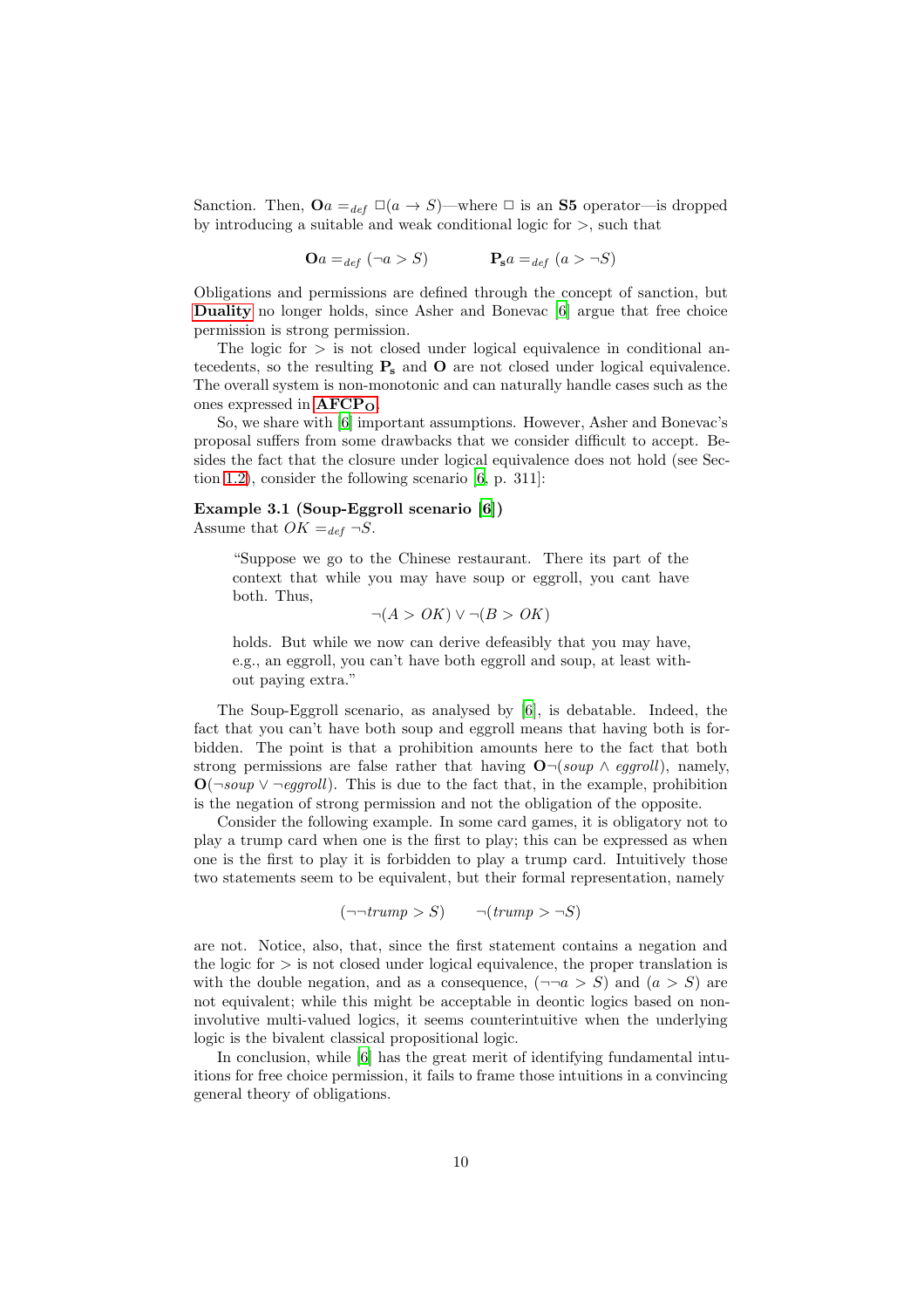## <span id="page-10-0"></span>3.2 Open Reading of Permission and Obligation as Weakest Permission

A more recent proposal discussing free choice permission is due to [\[5\]](#page-16-10), though the philosophical background of this work is significantly different from ours.

First of all, [\[5\]](#page-16-10) works on the concept of open reading of permissions [\[9,](#page-16-11) [16\]](#page-17-8). Consider that "it is permitted to board the plane"— $\mathbf{P}p$ —and assume that p is an action type, i.e., something saying that "there are many, mutually exclusive action tokens of that type". Hence, there "might be many ways to board a plane. There might be more than one gate to go through, there might be several times within a fixed period when one can proceed, etc.", i.e., there are many action tokens [\[5,](#page-16-10) p. 808]. How to read  $P_p$  [\[16\]](#page-17-8)? The authors adopt the so-called open reading, according to which at least one token of type  $p$  (but possibly not all) is acceptable according to the normative system.<sup>[5](#page-10-1)</sup>

Hence, rational obligations and permissions should be seen, respectively, as giving necessary and sufficient conditions for rational agents (typically, in game-theoretic settings) [\[5,](#page-16-10) sec. 2.3]. An action type  $p$  is obligatory whenever it is exactly the normatively ideal action type: *obligation as weakest permission*. This means that "playing any action type that rules out being rational is forbidden. This is not the case in the logic of obligations as weakest permissions. There the unique obligation bearing on the players is to play a rational strategy" [\[11](#page-16-0), p. 17].

We believe that this contribution may have a general import on the debate on permission, which goes beyond the philosophical discussion on the open reading.

Technically, the modal system of  $[5]$  is classical, too, in  $[10]$ 's sense, and **P** is not the dual of  $O$ , but an independent  $\Box$ -operator.

Conceptually, it is interesting in general to explore a deontic logic that allows for deriving a unique obligation [\[5](#page-16-10), p. 817]. If we assume the distinction between norms and obligations, then this means that, given a normative system  $N$  whose norms prescribe  $a_1, \ldots, a_n$ , then we can only have in the deontic logic  $\mathbf{O}(a_1 \wedge$  $\cdots \wedge a_n$ ) but not, for example, any obligation  $\mathbf{O}a_k$   $(1 \leq k \leq n)$ . This means two things: (a)  $\mathbf{M} : \mathbf{O}(a \wedge b) \to \mathbf{O}a \wedge \mathbf{O}b$  is not valid thus leading to rejecting RM, (b) we exclude the possibility of having any norm supporting some other conclusion, which is made applicable by one single obligation.

As for point (b), while in several cases it is not harmful to only derive the entire obligative conjunctive content of a normative system—this is not a problem for checking compliance, for instance—there are cases where one may need to logically speak of single obligations. Consider a normative system, which states that some obligations are conjunctively typical only of a certain type of entities—as many legal systems do. For instance, assume that  $\mathbf{O}(a_1 \wedge \cdots \wedge a_n)$ holds only for specific commercial entities, such as corporations. This means that

$$
\mathbf{O}(a_1 \wedge \cdots \wedge a_n) \equiv \text{Corporation}
$$

However, this cannot exclude that a subset of those obligations (e.g.,  $a_1$  and  $a_2$ ) implies that your company is a partnership:

$$
O(a_1 \wedge a_2) \rightarrow Partnership.
$$

<span id="page-10-1"></span> $5$ Permission defined through the open reading is sometimes called strong permission [\[15](#page-17-7)], which is different from [\[22\]](#page-17-6)'s notion [see [5](#page-16-10), p. 808, fn. 1]. We can ignore this issue here, by generically assuming that strong permission is just not the dual of obligation.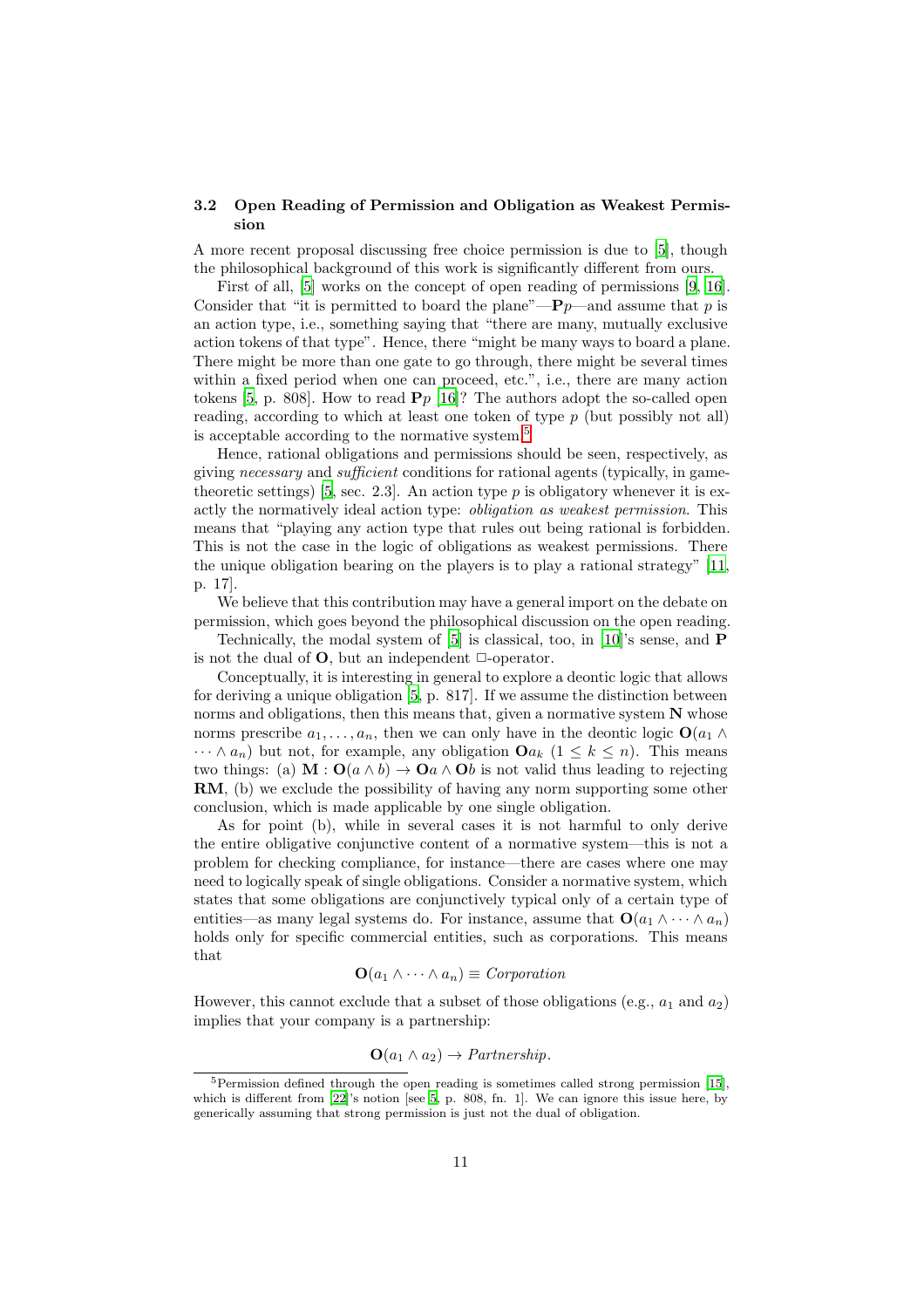That this is not admitted in a deontic logic looks to us too restrictive if we go beyond the domain of the open reading of permission.

# <span id="page-11-0"></span>4 Six Minimal Deontic Axiomatisations with Guarded Free Choice Permission

Finally, we present some minimal deontic systems, six Hilbert-style deontic systems admitting a guarded version of [FCP](#page-0-0). The systems that we present are not too weak from the inferential viewpoint, as far as permission is concerned, and do not commit to weakening any specific logic for obligations.

# 4.1 Language, Axioms and Inference Rules

The modal language and the concept of well formed formula are defined as usual [see [8](#page-16-12), [10](#page-16-2)]. We just recall that we have three modal operators, two  $\Box$  operators, O for obligations and  $P_s$  for strong permissions, and  $P_w$  for weak permission. As usual, we assume  $P_w$  to be an abbreviation for  $\neg$ O $\neg$ .

For convenience, let us synoptically recall below all relevant schemata and inference rules, where  $\Box \in \{O, P_s\}.$ 

## Inference Rules:

<span id="page-11-1"></span>
$$
RE := \vdash A \equiv B \Rightarrow \vdash \Box A \leftrightarrow \Box B
$$
\n
$$
RM := \vdash A \rightarrow B \Rightarrow \vdash \Box A \rightarrow \Box B
$$
\n
$$
IFCP_{O} := P_{s}(p \lor q) \land Or \text{ and } \vdash r \rightarrow \neg p \Rightarrow P_{s}q
$$
\n
$$
IFCP_{P} := P_{s}(p \lor q) \land (P_{w}r \land P_{w}s), \vdash r \rightarrow p \text{ and } \vdash s \rightarrow q \Rightarrow P_{s}p \land P_{s}q
$$
\n
$$
IFCP2_{P} := P_{s}(p \lor q) \land P_{w}r, \vdash r \rightarrow p \Rightarrow P_{s}p.
$$
\n
$$
Schematic:
$$
\n
$$
M := \Box(p \land q) \rightarrow (\Box p \land \Box q)
$$
\n
$$
AFCP_{O} := (P_{s}(p \lor q) \land O \neg p) \rightarrow P_{s}q
$$
\n
$$
AFCP_{P} := (P_{s}(p \lor q) \land P_{w}p \land P_{w}q) \rightarrow (P_{s}p \land P_{s}q)
$$
\n
$$
AFCP2_{P} := (P_{s}(p \lor q) \land P_{w}p) \rightarrow P_{s}p
$$
\n
$$
D_{s} := Op \land P_{s} \neg p \rightarrow \bot
$$
\n
$$
D_{w} := Op \land P_{w} \neg p \rightarrow \bot
$$

$$
\mathbf{P_s} \mathbf{P_w} := \mathbf{P_s} p \to \mathbf{P_w} p.
$$

Given the discussion of Section [2,](#page-3-1) we can identify some deontic systems, as specified in Table [4.1.](#page-11-1) Notice that we consider also systems **FCP3** and **FCP6**, which are monotonic, so they contain **RM**. Strictly speaking, this is the limit which we cannot trespass, since we have three restricted forms of Permission Explosion. We will return on this in the concluding section of the paper.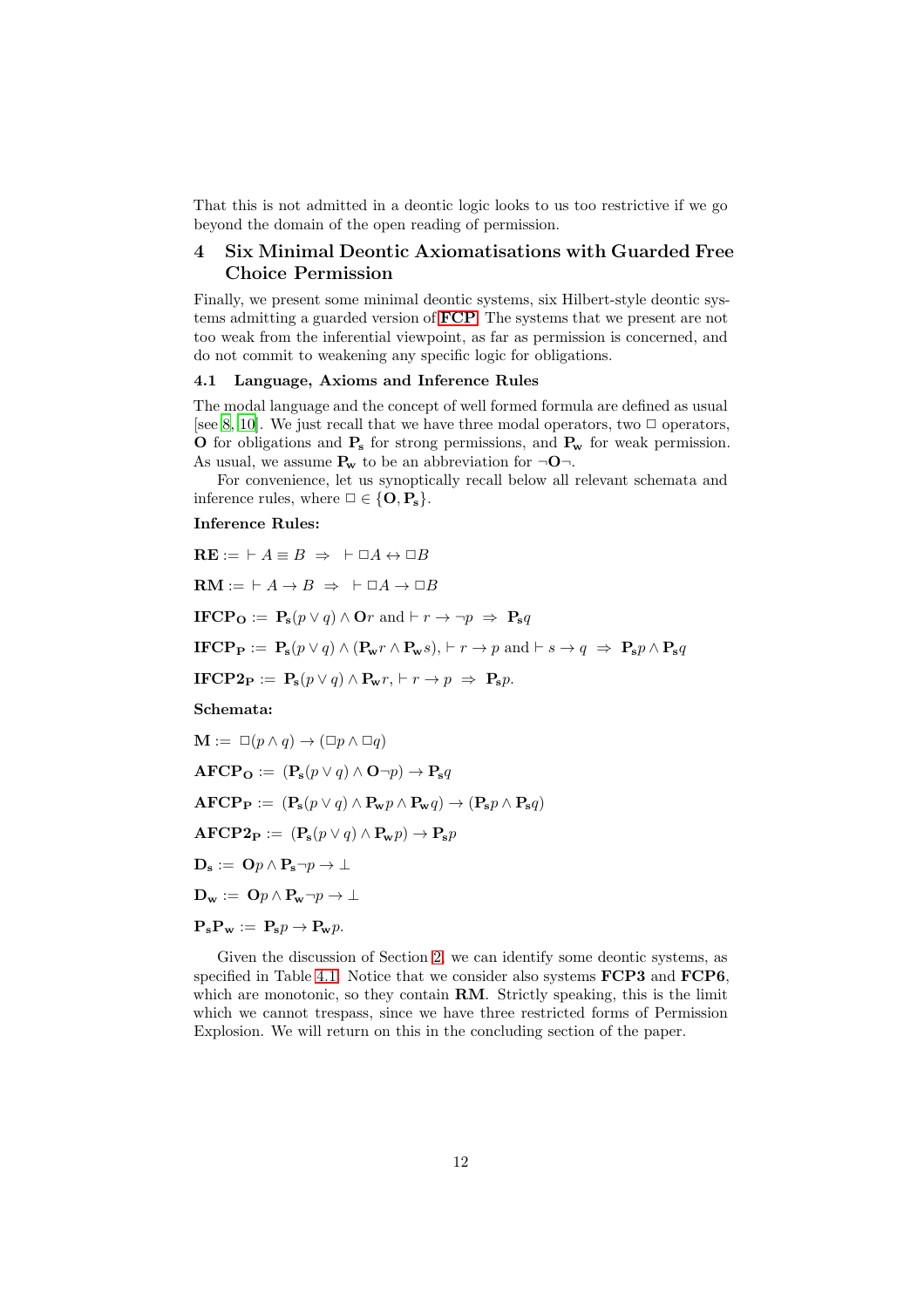| Deontic System                                                        | Properties                          | Derivable                             |
|-----------------------------------------------------------------------|-------------------------------------|---------------------------------------|
| $\mathbf{E} := \mathbf{R} \mathbf{E}$                                 |                                     |                                       |
| $\mathbf{Min} := \mathbf{RE} \oplus \mathbf{D}_s \oplus \mathbf{D}_w$ |                                     | $P_s P_w$                             |
| $FCP_1 := Min \oplus IFCP_{\Omega} \oplus IFCP_{\mathbf{P}}$          |                                     | $P_{s}P_{w}$                          |
|                                                                       |                                     | AFCP <sub>O</sub> , AFCP <sub>P</sub> |
| $FCP_2 := Min \oplus AFCP_0 \oplus \overline{AFCP_P}$                 | $\text{FCP}_2 \subset \text{FCP}_1$ | $P_s P_w$                             |
| $\text{FCP}_3 := \text{FCP}_2 \oplus \text{M}$                        | $\text{FCP}_1 \subset \text{FCP}_3$ | $P_s P_w$                             |
|                                                                       |                                     | IFCP <sub>O</sub> , IFCP <sub>P</sub> |
| $FCP_4 := Min \oplus AFCP_{\Omega} \oplus AFCP_{\mathcal{P}}$         | $\text{FCP}_2 \subset \text{FCP}_4$ | $P_s P_w$ , AFCP <sub>P</sub>         |
| $FCP_5 := Min \oplus IFCP_0 \oplus IFCP2_P$                           | $\text{FCP}_1 \subset \text{FCP}_5$ | $P_s P_w$ , IFCP <sub>P</sub>         |
|                                                                       | $\text{FCP}_4 \subset \text{FCP}_5$ | AFCP <sub>O</sub> , AFCP <sub>P</sub> |
|                                                                       |                                     | AFCP2 <sub>P</sub>                    |
| $\text{FCP}_6 := \text{FCP}_4 \oplus \text{M}$                        | $\text{FCP}_3 \subset \text{FCP}_6$ | $P_s P_w$ , IFCP <sub>P</sub>         |
|                                                                       | $\text{FCP}_5 \subset \text{FCP}_6$ | $AFCPO$ , $AFCPP$                     |
|                                                                       |                                     | $AFCP2P$ , IFCP2 <sub>P</sub>         |
|                                                                       |                                     | $IFCPO$ , $IFCP2O$                    |

Table 1: Deontic Systems

#### <span id="page-12-1"></span>4.2 Semantics and System Properties

Let us begin with standard concepts. Assume that PROP is the set of atomic sentences.

**Definition 4.1.** A deontic neighbourhood frame F is a structure  $\langle W, \mathcal{N}_{\mathbf{O}}, \mathcal{N}_{\mathbf{P}} \rangle$ where

- $W$  is a non-empty set of possible worlds;
- $\mathcal{N}_{\mathbf{O}}$  and  $\mathcal{N}_{\mathbf{P}}$  are functions  $W \mapsto 2^{2^W}$ .

Definition 4.2. A deontic neighbourhood model M is a structure  $\langle W, \mathcal{N}_{\mathbf{O}}, \mathcal{N}_{\mathbf{P}}, V \rangle$  where  $\langle W, \mathcal{N}_{\mathbf{O}}, \mathcal{N}_{\mathbf{P}} \rangle$  is a deontic neighbourhood frame and V is an evaluation function  $PROP \rightarrow 2^W$ .

**Definition 4.3** (Truth in a model). Let M be a model  $\langle W, \mathcal{N}_{\mathbf{O}}, \mathcal{N}_{\mathbf{P}}, V \rangle$  and  $w \in W$ . The truth of any formula p in M is defined inductively as follows:

- 1. standard valuation conditions for the boolean connectives;
- 2.  $\mathcal{M}, w \models \mathbf{O}p$  iff  $||p||_{\mathcal{M}} \in \mathcal{N}_{\mathbf{O}}(w)$ ,
- 3.  $\mathcal{M}, w \models \mathbf{P}_s p$  iff  $||p||_{\mathcal{M}} \in \mathcal{N}_{\mathbf{P}}(w)$ ,
- 4.  $\mathcal{M}, w \models \mathbf{P_w} p \text{ iff } W ||p||_{\mathcal{M}} \notin \mathcal{N}_{\mathbf{O}}(w),$

where, as usual,  $||p||_{\mathcal{M}}$  is the truth set of p wrt to  $\mathcal{M}$ :<sup>[6](#page-12-0)</sup>

$$
||p||_{\mathcal{M}} = \{w \in W : \mathcal{M}, w \models p\}.
$$

<span id="page-12-0"></span> $6$ Whenever clear from the context we drop the references to the model.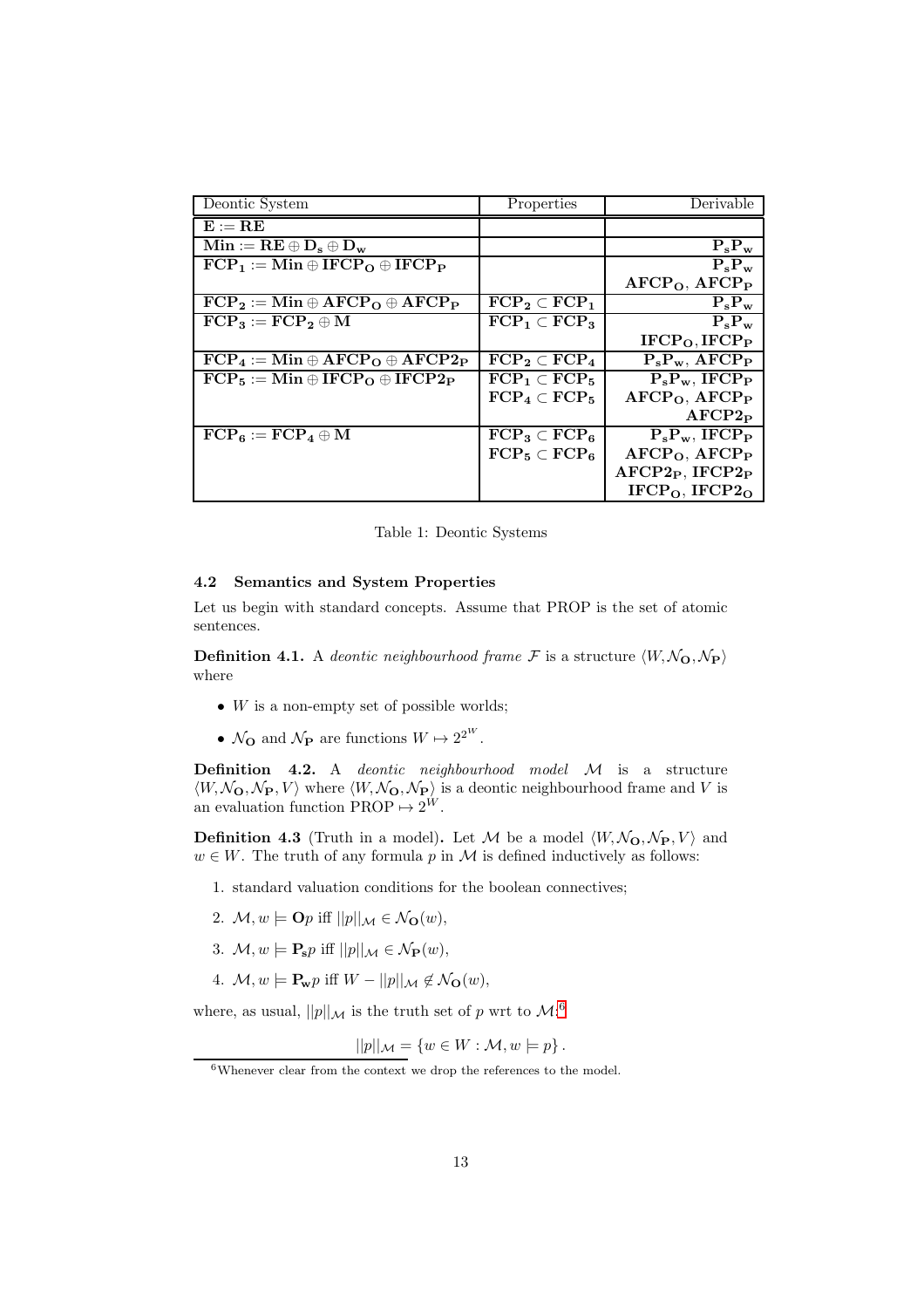A formula p is true at a world in a model iff  $\mathcal{M}, w \models p$ ; true in a model  $\mathcal{M},$ written  $\mathcal{M} \models p$  iff for all worlds  $w \in W$ ,  $\mathcal{M}, w \models p$ ; valid in a frame F, written  $\mathcal{F} \models p$  iff it is true in all models based on that frame; valid in a class C of frames, written  $\mathcal{C} \models p$ , iff it is valid in all frames in the class. Analogously, an inference rule  $P_1, \ldots P_n \Rightarrow C$  (where  $P_1, \ldots P_n$  are the premises and C the conclusion) is valid in a class C of frames iff, for any  $\mathcal{F} \in \mathcal{C}$ , if  $\mathcal{F} \models P_1, \ldots, \mathcal{F} \models P_n$  then  $\mathcal{F} \models C^7$  $\mathcal{F} \models C^7$ .

We can now characterise different classes of deontic neighbourhood frames that are adequate of the deontic systems in Table [4.1.](#page-11-1)

<span id="page-13-5"></span>**Definition 4.4** (Frame Properties). Let  $\mathcal{F} = \langle W, \mathcal{N}_{\mathbf{O}}, \mathcal{N}_{\mathbf{P}} \rangle$  be a deontic neighbourhood frame.

- $\Box$ -supplementation: F is  $\Box$ -supplemented,  $\Box \in \{O, P\}$ , iff for any  $w \in \Box$ W and  $X, Y \subseteq W, X \cap Y \in \mathcal{N}_{\Box}(w) \Rightarrow X \in \mathcal{N}_{\Box}(w) \& Y \in \mathcal{N}_{\Box}(w);$
- $P_w$ -coherence: F is  $P_w$ -coherent iff for any  $w \in W$  and  $X \subseteq W$ ,  $X \in$  $\mathcal{N}_{\mathbf{O}}(w) \Rightarrow W - X \notin \mathcal{N}_{\mathbf{O}}(w);$
- $P_s$ -coherence: F is  $P_s$ -coherent iff for any  $w \in W$  and  $X \subseteq W$ ,  $X \in$  $\mathcal{N}_{\mathbf{P}}(w) \Rightarrow W - X \notin \mathcal{N}_{\mathbf{Q}}(w);$
- AFCP<sub>O</sub>-permission: F is AFCP<sub>O</sub>-permitted iff for any  $w \in W$  and  $X, Y \subseteq W, X \cup Y \in \mathcal{N}_{\mathbf{P}}(w) \& W - Y \in \mathcal{N}_{\mathbf{O}}(w) \Rightarrow X \in \mathcal{N}_{\mathbf{P}}(w);$
- AFCP<sub>P</sub>-permission: F is AFCP<sub>P</sub>-permitted iff for any  $w \in W$  and  $X, Y \subseteq W, X \cup Y \in \mathcal{N}_{\mathbf{P}}(w) \& W - X \notin \mathcal{N}_{\mathbf{O}}(w) \& W - Y \notin \mathcal{N}_{\mathbf{O}}(w) \Rightarrow$  $X \in \mathcal{N}_{\mathbf{P}}(w) \& X \in \mathcal{N}_{\mathbf{P}}(w);$
- AFCP2<sub>P</sub>-permission: F is AFCP2<sub>P</sub>-permitted iff for any  $w \in W$  and  $X, Y \subseteq W, X \cup Y \in \mathcal{N}_{\mathbf{P}}(w) \& W - X \notin \mathcal{N}_{\mathbf{O}}(w) \Rightarrow X \in \mathcal{N}_{\mathbf{P}}(w);$
- IFCP<sub>O</sub>-permission: F is IFCP<sub>O</sub>-permitted iff for any  $w \in W$  and  $X, Y, Z \subseteq W, X \cup Y \in \mathcal{N}_{\mathbf{P}}(w) \& Z \subseteq (W - Y) \& W - Z \in \mathcal{N}_{\mathbf{O}}(w) \Rightarrow X \in$  $\mathcal{N}_{\mathbf{P}}(w);$
- IFCP<sub>P</sub>-permission: F is IFCP<sub>P</sub>-permitted iff for any  $w \in W$  and  $X, Y, Z, Q \subseteq W, X \cup Y \in \mathcal{N}_{\mathbf{P}}(w) \& Z \subseteq X \& Q \subseteq Y \& W - Z \notin$  $\mathcal{N}_{\mathbf{O}}(w) \& W - Q \notin \mathcal{N}_{\mathbf{O}}(w) \Rightarrow X \in \mathcal{N}_{\mathbf{P}}(w) \& Y \in \mathcal{N}_{\mathbf{P}}(w);$
- IFCP<sub>P</sub>-permission: F is IFCP<sub>2</sub>P-permitted iff for any  $w \in W$  and  $X, Y, Z \subseteq W, X \cup Y \in \mathcal{N}_{\mathbf{P}}(w) \& Z \subseteq X \& W - Z \notin \mathcal{N}_{\mathbf{O}}(w) \Rightarrow X \in \mathcal{N}_{\mathbf{P}}(w).$

Here below are some relevant characterisation results. The proofs are in the Appendix.

<span id="page-13-2"></span><span id="page-13-1"></span>**Lemma 4.1.** For any deontic neighbourhood frame  $\mathcal{F}$ ,

- <span id="page-13-3"></span>1.  $\mathbf{D_s}$  is valid in the class of  $\mathbf{P_s}$ -coherent frames;
- <span id="page-13-4"></span>2.  $\mathbf{D_w}$  is valid in the class of  $\mathbf{P_w}$ -coherent frames;
- 3.  $\text{AFCP}_0$  is valid in the class of  $\text{AFCP}_0$ -permitted frames;

<span id="page-13-0"></span><sup>&</sup>lt;sup>7</sup>Of course, if any  $P_k$  has the form  $\vdash p$  then  $\mathcal{F} \models P_1$  trivially means  $\mathcal{F} \models p$ .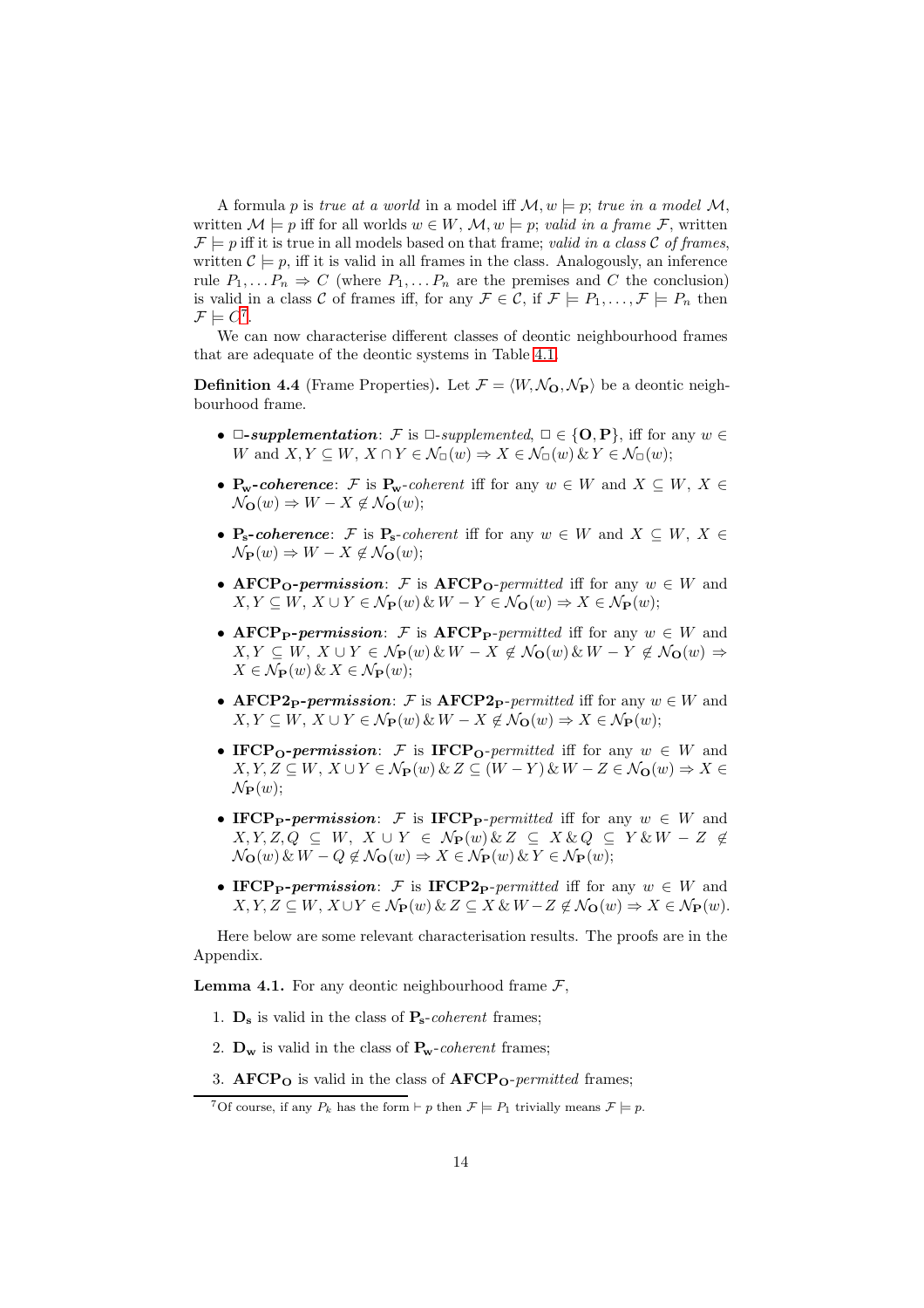- <span id="page-14-1"></span><span id="page-14-0"></span>4.  $\mathbf{AFCP_P}$  is valid in the class of  $\mathbf{AFCP_P}\text{-}permitted$  frames;
- <span id="page-14-2"></span>5.  $\text{AFCP2}_P$  is valid in the class of  $\text{AFCP2}_P$ -permitted frames;
- <span id="page-14-3"></span>6. IFCP $_{\text{O}}$  is valid in the class of IFCP $_{\text{O}}$ -permitted frames;
- <span id="page-14-4"></span>7. IFCP<sub>P</sub> is valid in the class of IFCP<sub>P</sub>-permitted frames;
- 8. IFCP2<sub>P</sub> is valid in the class of IFCP2<sub>P</sub>-permitted frames.

Completeness results for the three deontic systems are ensured: again see the Appendix for a proof.

#### <span id="page-14-8"></span>Theorem 4.1.

- (a) the system E is sound and complete w.r.t. the class of deontic neighbourhood frames;
- (b) the system Min is sound and complete w.r.t. the class of  $P_s$  and  $P_w$ coherent frames;
- (c) the system  $\mathbf{FCP_1}$  is sound and complete w.r.t. the class of  $\mathbf{IFCP_0}$  and  $\textbf{IFCP}_{\textbf{P}}\text{-}permitted$  frames;
- (d) the system  $\text{FCP}_2$  is sound and complete w.r.t. the class of  $\text{AFCP}_0$ and  $\text{AFCP}_\text{P}\text{-}permitted$  frames;
- (e) the system  $\text{FCP}_3$  is sound and complete w.r.t. the class of P-supplemented,  $\text{AFCP}_\text{O}$ - and  $\text{AFCP}_\text{P-permitted}$  frames;
- (f) the system  $\text{FCP}_4$  is sound and complete w.r.t. the class of  $\text{AFCP}_0$ and  $\bf{AFCP2}_P$ -permitted frames;
- (g) the system  $\text{FCP}_5$  is sound and complete w.r.t. the class of  $\text{IFCP}_0$  and IFCP2<sub>P</sub>-permitted frames;
- (h) the system  $\text{FCP}_6$  is sound and complete w.r.t. the class of P-supplemented, IFCP<sub>O</sub>- and IFCP<sub>2</sub>P-permitted frames.

Finally, a corollary showing the relative strength of the six deontic systems.

### <span id="page-14-6"></span><span id="page-14-5"></span>Corollary 4.1.

- (i)  $\text{FCP}_2 \subset \text{FCP}_1 \subset \text{FCP}_3 \subset \text{FCP}_6$ ,  $\text{FCP}_2 \subset \text{FCP}_4 \subset \text{FCP}_5 \subset \text{FCP}_6$  and  $\text{FCP}_1 \subset \text{FCP}_5.$
- <span id="page-14-7"></span>(ii) Let  $\mathbf{L_1}, \mathbf{L_2} \in \{ \mathbf{FCP_i}, 1 \leq i \leq 6 \}$ , and let  $\mathcal{C}_1$  and  $\mathcal{C}_2$  be classes of frames adequate for  $L_1$  and  $L_2$ . If  $L_1 \subset L_2$  then  $C_2 \subset C_1$ .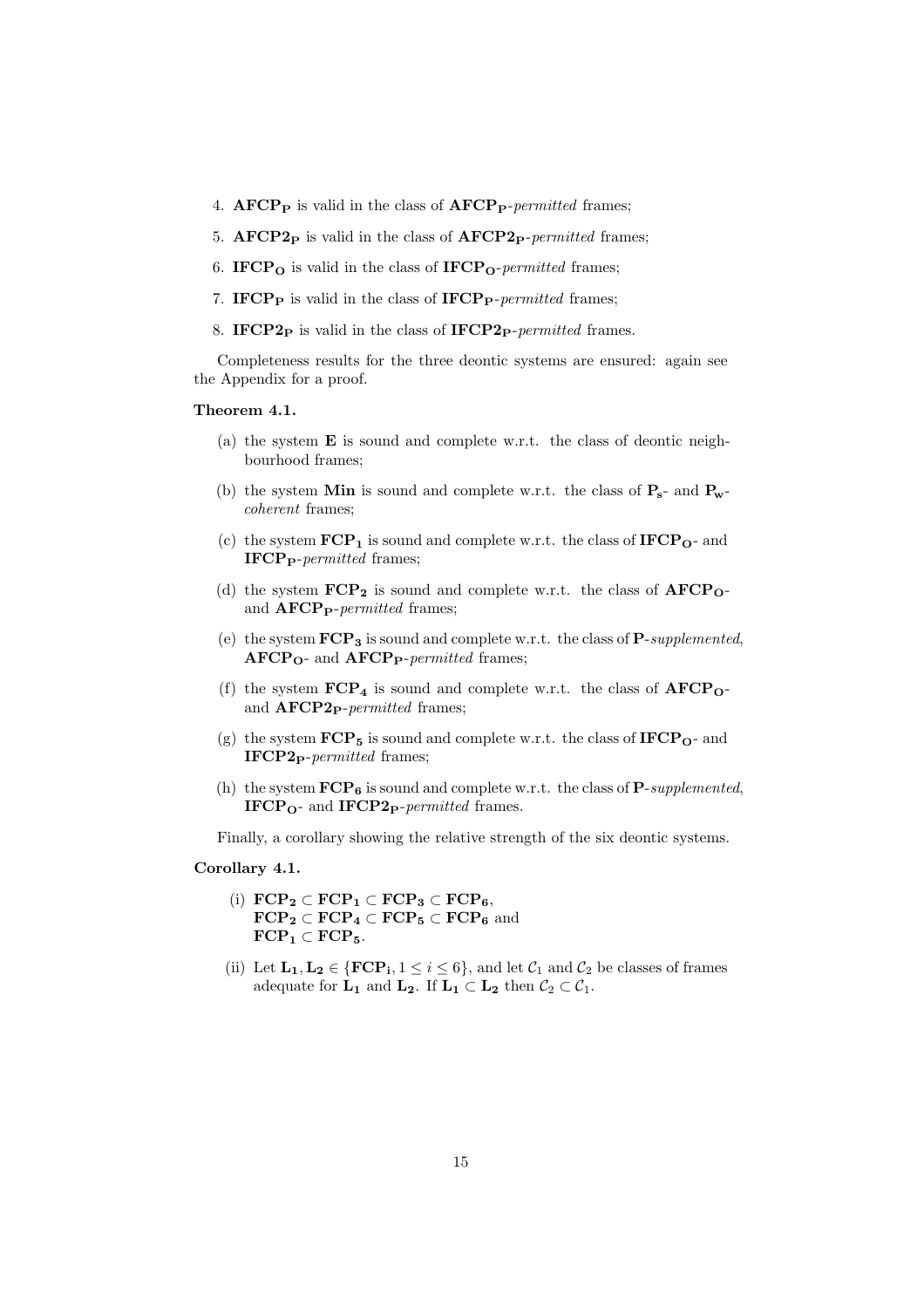# 5 Conclusions

In this paper we have investigated how, and if the notion of free choice permission is admissible in modal deontic logic. As is well known, several problems can be put forward in regard to this notion, the most fundamental of them being the so-called Permission Explosion Problem, according to which all systems containing [FCP](#page-0-0) and closed under [RM](#page-1-2) and [RM-P](#page-2-3) license the derivation of any arbitrary permission whenever at least one specific permission is true.

We argued (Section [1.1\)](#page-1-0) that a plausible solution to this problem is to jump from monotonic into classical deontic logics, i.e., systems closed under [RE](#page-1-3) but not [RM](#page-1-2). This solution does not necessarily mean that the resulting deontic system is very weak, as far as permission is concerned, if further schemata and inference rules are added (Sections [2.3](#page-5-0) and [4.2\)](#page-12-1).

The basic intuitions for extending classical deontic logics are the following:

- 1. We assume in background the distinction between norms and obligations/permissions. While we conceptually accept that the normative system may contain conflicting norms, it is logically inadmissible that such norms generate actual conflicting obligations/permissions since conflicts must be rationally solved, otherwise no obligation/permission can be obtained; hence, we validate schemata  $\mathbf{D}_{\mathbf{s}}$  $\mathbf{D}_{\mathbf{s}}$  $\mathbf{D}_{\mathbf{s}}$  and  $\mathbf{D}_{\mathbf{w}};$
- 2. Free choice permission is strong permission, meaning that it is a permission generated by explicit permissive norms;
- 3. The possibility of detaching single strong permissions from disjunctive strong permissions, i.e.,  $P_s q$  from  $P_s(p \vee q)$  strictly depends on the fact that  $\mathbf{O} \neg p$  is not the case.

Taking the above points into account, we thus proposed different guarded variants of [FCP](#page-0-0) that significantly increase the inferential power of the logic. In particular, six Hilbert-style classical deontic systems were presented.

We observed that four of these systems are classical modal systems, while we can have other two acceptable systems which are monotonic. In fact, the fact that those two systems are closed under [RM](#page-1-2) does not lead to full Permission Explosion, but only to a "controlled" version of it: indeed, in systems like FCP3 any permission is obtainable via free choice permission only if it is not incompatible with existing prohibitions.

Some directions for future work can be identified. In particular:

- It is still an open issue to fully discuss the Resource Sensitivity Problem in our setting. In fact, while we argued that this problem goes beyond our paper, there are scenarios where our intuitions are relevant for this problem as well. For example, suppose that there is a fruit basket in the kitchen containing a banana and an apple. Bob and Alice are permitted to eat the banana or the apple and Alice first eats the former. Bob cannot do anything but take the apple. However, if Bob is allergic of apples, so no permission can be reasonably derived because it is forbidden for him to eat the apple.
- Our idea of free choice permission relies on the fact that no strong permission can be detached from a disjunctive permissive expression if another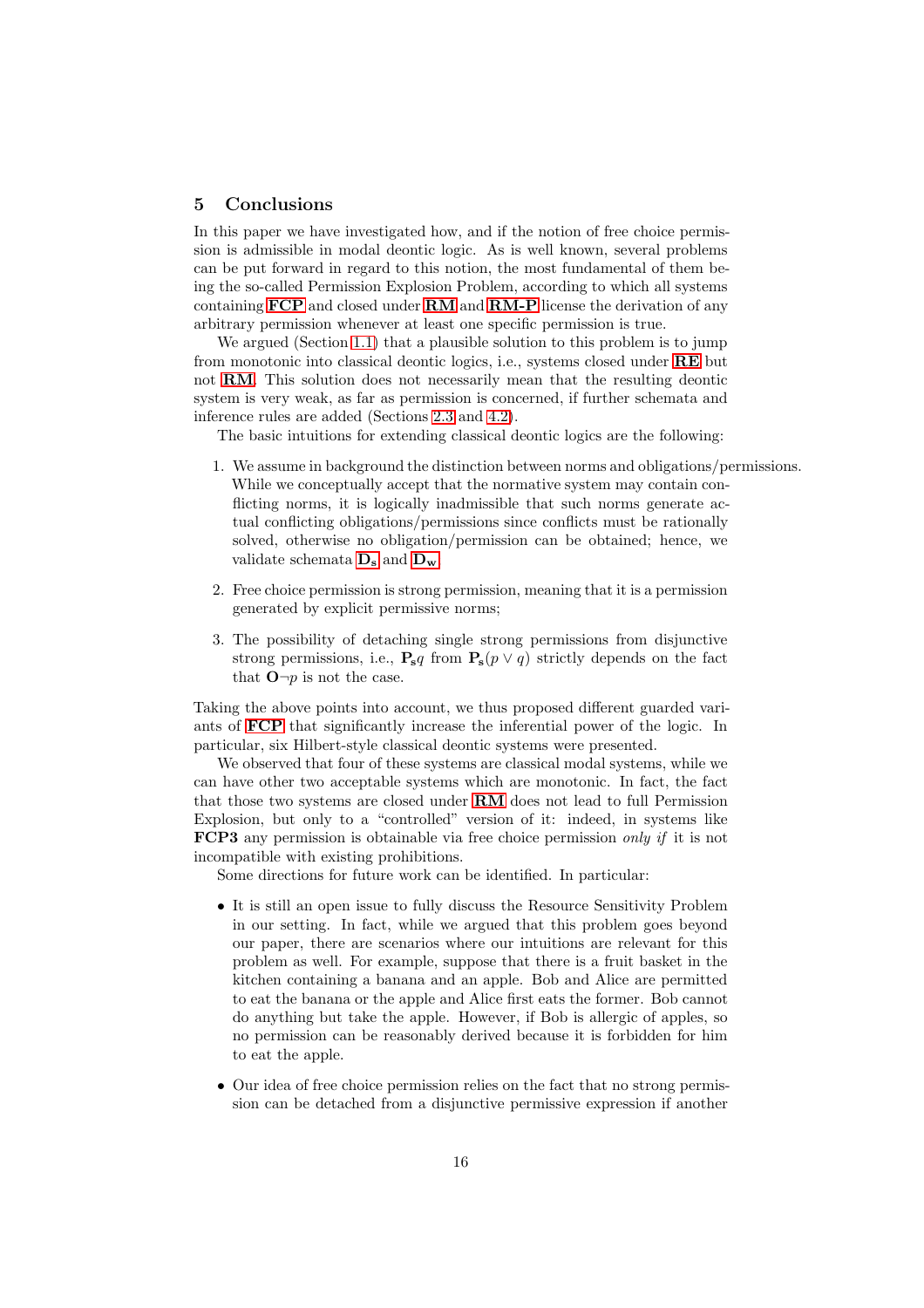norm allows for deriving a conflicting obligation. Hence a full understanding of schemata such as  $\text{AFCP}_O$  or  $\text{AFCP}_P$  may benefit for an explicit logical treatment of the logic of norms adopting defeasible reasoning [\[11\]](#page-16-0).

#### Acknowledgments

This work was partially supported by the EU H2020 research and innovation programme under the Marie Skłodowska-Curie grant agreement No. 690974 for the project MIREL: MIning and REasoning with Legal texts.

#### References

- <span id="page-16-5"></span>[1] C. E. Alchourrón and E. Bulygin. *Normative Systems*. Springer Verlag, 1971.
- <span id="page-16-8"></span>[2] Carlos E. Alchourrón and Eugenio Bulygin. The expressive conception of norms. In Risto Hilpinen, editor, New Studies in Deontic Logic, pages 95–125. D. Reidel, Dordrecht, 1981.
- <span id="page-16-9"></span>[3] Carlos E. Alchourrón and Eugenio Bulygin. Permission and permissive norms. In W. Krawietz et al., editor, Theorie der Normen. Duncker & Humblot, 1984.
- <span id="page-16-4"></span>[4] Albert J. J. Anglberger, Huimin Dong, and Olivier Roy. Open reading without free choice. In Fabrizio Cariani, Davide Grossi, Joke Meheus, and Xavier Parent, editors, Deontic Logic and Normative Systems, pages 19–32, Cham, 2014. Springer International Publishing.
- <span id="page-16-10"></span>[5] Albert J.J. Anglberger, Nobert Gratzl, and Olivier Roy. Obligation, free choice, and the logic of weakest permissions. The Review of Symbolic Logic, 8(4):807827, 2015.
- <span id="page-16-1"></span>[6] Nicholas Asher and Daniel Bonevac. Free choice permission is strong permission. Synthese, 145(3):303–323, 2005.
- <span id="page-16-3"></span>[7] Chris Barker. Free choice permission as resource-sensitive reasoning. Semantics and Pragmatics, 3(10):1–38, 2010.
- <span id="page-16-12"></span>[8] Patrick Blackburn, Maarten de Rijke, and Yde Venema. Modal Logic. Cambridge University Press, 2001.
- <span id="page-16-11"></span>[9] Jan Broersen. Action negation and alternative reductions for dynamic deontic logics. Journal of Applied Logic,  $2(1):153 - 168$ ,  $2004$ .
- <span id="page-16-2"></span>[10] Brian F. Chellas. Modal logic: an introduction. Cambridge University Press, 1980.
- <span id="page-16-0"></span>[11] Huimin Dong. Permission in Non-Monotonic Normative Reasoning. PhD thesis, University of Bayreuth, 2017.
- <span id="page-16-6"></span>[12] Guido Governatori and Antonino Rotolo. Logic of violations: A Gentzen system for reasoning with contrary-to-duty obligations. Australasian Journal of Logic, 4:193–215, 2006.
- <span id="page-16-7"></span>[13] Guido Governatori, Francesco Olivieri, Erica Calardo, and Antonino Rotolo. Sequence semantics for norms and obligations. In Proceedings of DEON 2016, London, 2016. College Publications.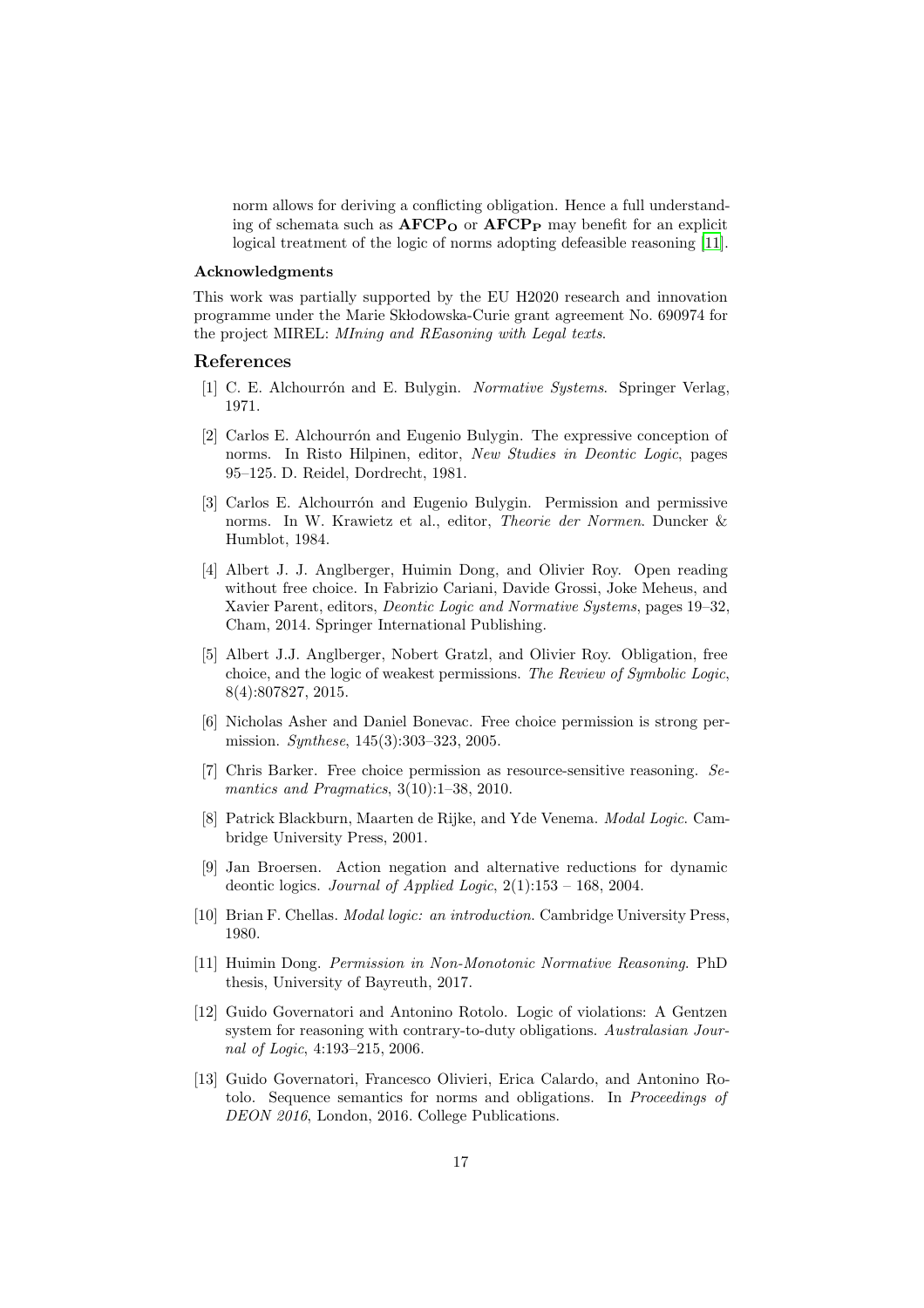- <span id="page-17-1"></span>[14] Sven O. Hansson. The varieties of permissions. In D. Gabbay, J. Horty, X. Parent, R. van der Meyden, and L. van der Torre, editors, Handbook of Deontic Logic and Normative Systems. College Publications, 2013.
- <span id="page-17-7"></span>[15] Hans Kamp. Free choice permission. Proceedings of the Aristotelian Society, 74(n/a):57–74, 1973.
- <span id="page-17-8"></span>[16] David Lewis. A Problem About Permission, pages 163–175. Springer Netherlands, Dordrecht, 1979.
- <span id="page-17-3"></span>[17] Gert-Jan C. Lokhorst. Deontic Linear Logic with Petri Net Semantics. Technical report, FICT, Center for the Philosophy of Information and Communication Technology. Rotterdam, 1997.
- <span id="page-17-4"></span>[18] D. Makinson. On a fundamental problem of deontic logic. In Paul Mc-Namara and Henry Prakken, editors, Norms, Logics and Information Systems. New Studies in Deontic Logic and Computer Science, pages 29–54. IOS Press, Amsterdam, 1999.
- <span id="page-17-5"></span>[19] David Makinson and Leendert van der Torre. Permission from an input/output perspective. Journal of Philosophical Logic, 32(4):391–416, 2003.
- <span id="page-17-2"></span>[20] Paul McNamara. Deontic logic. In Edward N. Zalta, editor, The Stanford Encyclopedia of Philosophy. Metaphysics Research Lab, Stanford University, fall 2018 edition, 2018.
- <span id="page-17-9"></span>[21] Eric Pacuit. Neighborhood Semantics for Modal Logic. Springer, 2017.
- <span id="page-17-6"></span>[22] Georg Henrik von Wright. Norm and action: A logical inquiry. Routledge and Kegan Paul, 1963.
- <span id="page-17-0"></span>[23] Georg Henrik von Wright. An Essay in Deontic Logic and the General Theory of Action with a Bibliography of Deontic and Imperative Logic. North-Holland Pub. Co, 1968.

# A Basic Properties of the Deontic Systems

Let us start by proving Lemma [4.1.](#page-13-1)

**Lemma 4.1.** For any deontic neighbourhood frame  $\mathcal{F}$ .

- 1.  $\mathbf{D}_s$  is valid in the class of  $\mathbf{P}_s$ -coherent frames;
- 2.  $\mathbf{D_w}$  is valid in the class of  $\mathbf{P_w}$ -coherent frames;
- 3.  $\text{AFCP}_0$  is valid in the class of  $\text{AFCP}_0$ -permitted frames;
- 4.  $\mathbf{AFCP_P}$  is valid in the class of  $\mathbf{AFCP_P}\text{-}permitted$  frames;
- 5.  $\text{AFCP2}_P$  is valid in the class of  $\text{AFCP2}_P$ -permitted frames;
- 6. IFCP<sub>O</sub> is valid in the class of IFCP<sub>O</sub>-permitted frames;
- 7. IFCP<sub>P</sub> is valid in the class of IFCP<sub>P</sub>-permitted frames;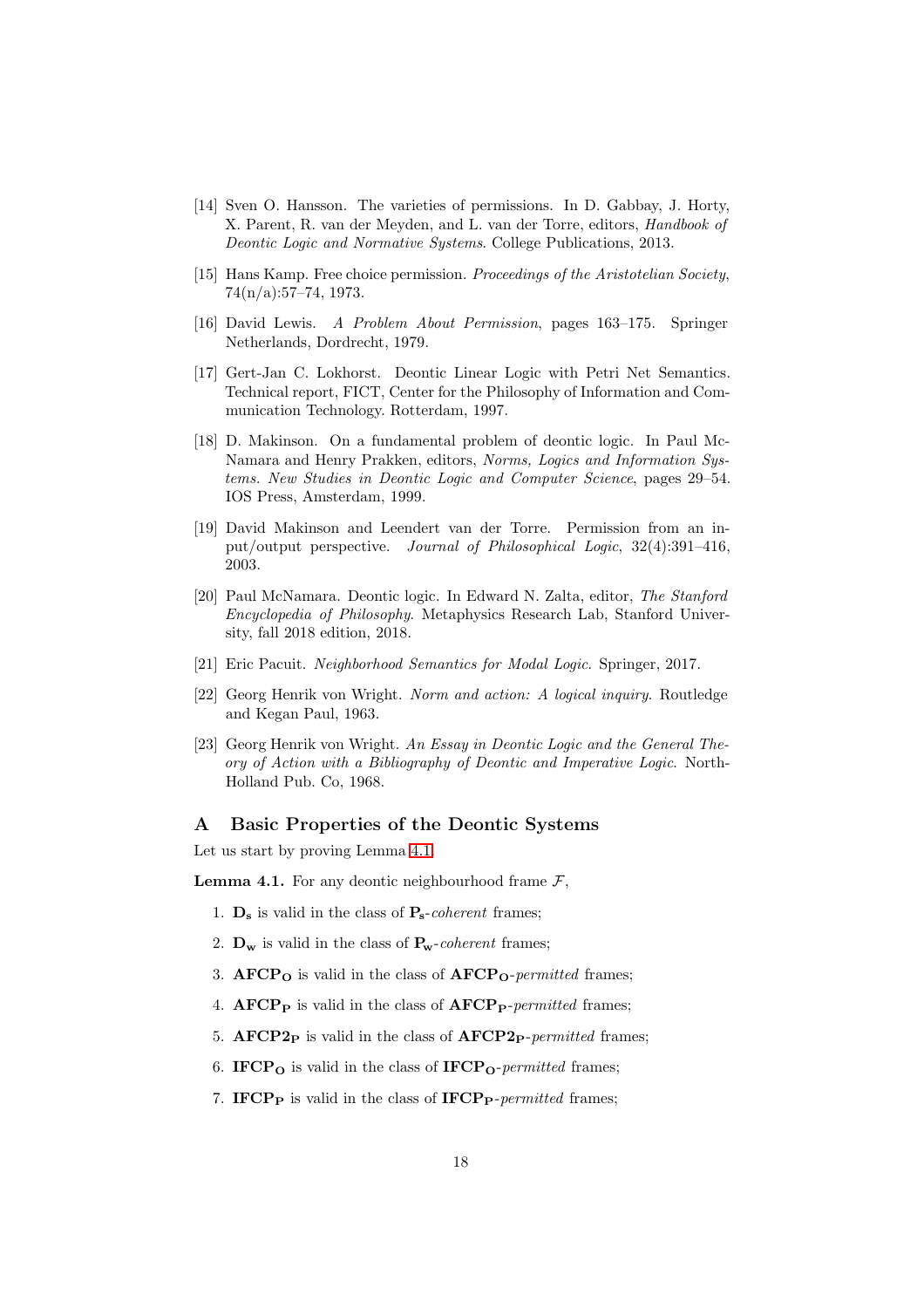#### 8. IFCP2<sub>P</sub> is valid in the class of IFCP2<sub>P</sub>-permitted frames.

Proof. The proof for case [\(1\)](#page-13-2) is straightforward. The proof of [\(2\)](#page-13-3) is trivial and standard. Both are omitted.

Case [\(3\)](#page-13-4) – Consider any frame F that is  $\text{AFCP}_{\text{O}}$ -permitted but such that  $\mathcal{F} \not\models \mathbf{AFCP_O}.$  This means that there exists a model  $\mathcal{M} = \langle W, \mathcal{N}_0, \mathcal{N}_P, V \rangle$ based on F such that  $M \not\models \text{AFCP}_0$ , i.e., there is a world  $w \in W$  where

$$
\mathcal{M}, w \models \mathbf{P_s}(p \lor q) \land \mathbf{O} \neg p \tag{4}
$$

<span id="page-18-1"></span><span id="page-18-0"></span>
$$
\mathcal{M}, w \not\models \mathbf{P_s} q \tag{5}
$$

By construction, from [\(5\)](#page-18-0) we have  $||q||_{\mathcal{M}} \notin \mathcal{N}_{\mathbf{P}}(w)$ , while from [\(4\)](#page-18-1) we have  $||p||_{\mathcal{M}} \cup ||q||_{\mathcal{M}} \in \mathcal{N}_{\mathbf{P}}(w)$  and  $W - ||p||_{\mathcal{M}} \in \mathcal{N}_{\mathbf{O}}(w)$ , so F is not  $\mathbf{AFCP}_{\mathbf{O}}$ permitted.

Cases  $(4)$  and  $(5)$  – The proofs are similar to the one for Case  $(3)$  and are omitted.

Case  $(6)$  – As usual in these cases, the proof must show that, on the class of all **IFCP<sub>O</sub>**-permitted frames, for any model M based on F and for any world w in it,

 $P_s(p \vee q)$  and  $Q \neg r$  are true in M at w and  $r \rightarrow \neg q$  is valid in  $\mathcal{F} \Rightarrow$  $\Rightarrow$  **P**<sub>s</sub>p is true in M at w.

Cases [\(7\)](#page-14-3) and  $(8)$  – The proofs are similar to the one for Case [\(6\)](#page-14-2) and are omitted.  $\Box$ 

The definitions of some basic notions and of canonical model for the classical bimodal logic  $\bf{E}$  (just consisting of  $\bf{RE}$  for  $\bf{O}$  and  $\bf{P_s}$ ) are standard.

In the rest of this section when we refer to a Deontic System S we mean one the logic axiomatised in Section [4.](#page-11-0)

**Definition A.1** (S-maximality). A set w is maximal iff it is S-consistent and for any formula p, either  $p \in w$ , or  $\neg p \in w$ .

Lemma A.1 (Lindenbaum's Lemma). For any Deontic System S, any consistent set w of formulae can be extended to an **S**-maximal set  $w^+$ .

Definition A.2 (Canonical Model [\[10](#page-16-2), [21\]](#page-17-9)). A canonical neighbourhood model  $M = \langle W, \mathcal{N}_{\mathbf{\Omega}}, \mathcal{N}_{\mathbf{P}}, V \rangle$  for any system **S** in our language  $\mathcal{L}$  (where **S**  $\supseteq$  **E**) is defined as follows:

- 1. W is the set of all the S-maximal sets.
- 2. For any propositional letter p,  $||p||_{\mathcal{M}} := |p|_{\mathbf{S}}$ , where  $|p|_{\mathbf{S}} := \{w \in W \mid p \in \mathcal{M} \mid p \in \mathcal{M} \mid p \in \mathcal{M} \mid p \in \mathcal{M} \mid p \in \mathcal{M} \mid p \in \mathcal{M} \mid p \in \mathcal{M} \mid p \in \mathcal{M} \mid p \in \mathcal{M} \mid p \in \mathcal{M} \mid p \in \mathcal{M} \mid p \in \mathcal{M} \mid p \in$  $w$ .
- 3. If  $\Box \in \{\mathbf{O}, \mathbf{P_s}\},\$ let  $\mathcal{N}_{\Box} := \bigcup_{w \in W} \mathcal{N}_{\Box}(w)$  where for each world  $w, \mathcal{N}_{\Box}(w) :=$  $\{\|a_i\|_{\mathcal{M}} \mid \Box a_i \in w\}.$

**Lemma A.2** (Truth Lemma [\[10,](#page-16-2) [21](#page-17-9)]). If  $\mathcal{M} = \langle W, \mathcal{N}_{\mathbf{O}}, \mathcal{N}_{\mathbf{P}}, V \rangle$  is canonical for **E**, then for any  $w \in W$  and for any formula  $p, p \in w$  iff  $\mathcal{M}, w \models p$ .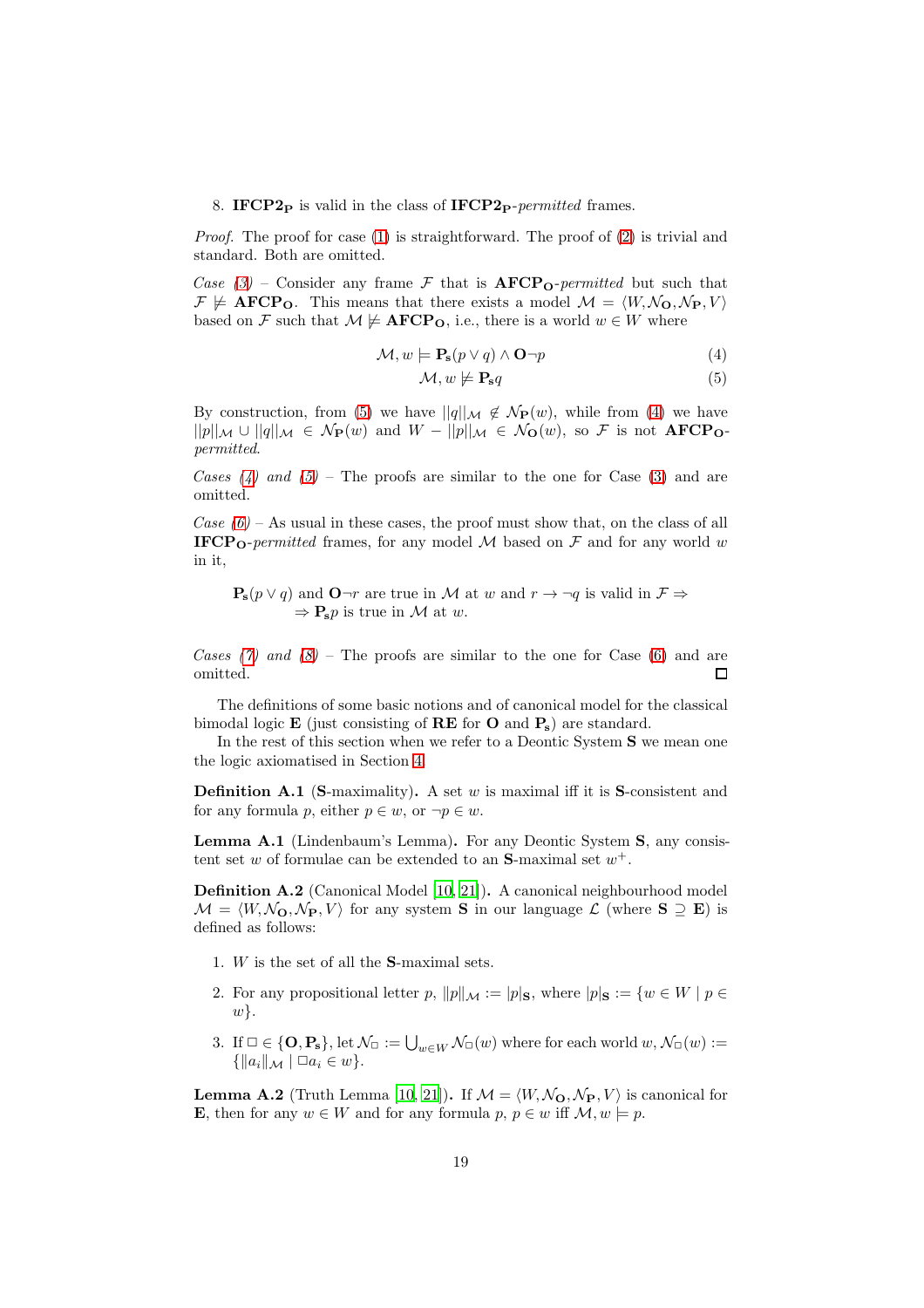Thus, we have as usual basic completeness result for E. To cover the other systems, it is enough to prove that all frame properties for the relevant schemata and rules are canonical.

Lemma A.3. The frame properties of Definition [4.4](#page-13-5) are canonical.

*Proof.* The proofs for  $\Box$ -supplementation,  $P_w$ -coherence, and  $P_s$ -coherence are standard.

 $\text{AFCP}_\text{P-} \textit{permission}$  – Let us consider a canonical model M for  $\text{AFCP}_\text{P}$ , any world w in it, and any truth sets such that  $||p||_{\mathcal{M}} \cup ||q||_{\mathcal{M}} \in \mathcal{N}_{\mathbf{P}}(w)$  and  $W - ||q||_{\mathcal{M}} \in \mathcal{N}_{\mathbf{O}}(w)$ . Clearly,  $||p \vee q||_{\mathcal{M}} \in \mathcal{N}_{\mathbf{P}}(w)$ . Since **AFCP**<sub>P</sub> is valid (Lemma [4.1\)](#page-13-1), then  $P_s p \in w$ . By construction, this means that  $||p||_{\mathcal{M}} \in \mathcal{N}_{\mathbf{P}}(w)$ , thus the model is  $\text{AFCP}_P$ -permitted.

 $\text{AFCP}_\text{O-}$  permission and  $\text{AFCP2}_\text{P-}$  permission– Similar to the case above.

IFCP<sub>P</sub>-permission – Let us consider a canonical model  $M$  for IFCP<sub>P</sub>, any world w in it, and any truth sets such that  $||p||_{\mathcal{M}} \cup ||q||_{\mathcal{M}} \in \mathcal{N}_{\mathbf{P}}(w)$ ,  $W - ||r||_{\mathcal{M}} \notin$  $\mathcal{N}_{\mathbf{O}}(w)$ , and  $W - ||s||_{\mathcal{M}} \notin \mathcal{N}_{\mathbf{O}}(w)$ . Clearly,  $||p \vee q||_{\mathcal{M}} \in \mathcal{N}_{\mathbf{P}}(w)$ . Also, assume  $||r||_{\mathcal{M}} \subseteq ||p||_{\mathcal{M}}$  and  $||r||_{\mathcal{M}} \subseteq ||q||_{\mathcal{M}}$ . Since **IFCP**<sub>P</sub> is valid (Lemma [4.1\)](#page-13-1) then  $P_s p \wedge P_s q \in w$ . By construction, this means that  $||p||_{\mathcal{M}} \in \mathcal{N}_{\mathbf{P}}(w)$  and  $||q||_{\mathcal{M}} \in \mathcal{N}_{\mathbf{P}}(w)$ , thus the model is **IFCP**<sub>P</sub>-permitted.

### IFCP<sub>O</sub>-permission and IFCP<sub>2</sub>-permission– Similar to the case above.  $\Box$

Hence, the following result is ensured.

## Theorem 4.1.

- (a) the system E is sound and complete w.r.t. the class of deontic neighbourhood frames;
- (b) the system Min is sound and complete w.r.t. the class of  $P_s$  and  $P_w$ coherent frames;
- (c) the system  $\text{FCP}_1$  is sound and complete w.r.t. the class of  $\text{IFCP}_0$  and  $\textbf{IFCP}_{\textbf{P}}\textit{-permitted frames};$
- (d) the system  $\mathbf{FCP_2}$  is sound and complete w.r.t. the class of  $\mathbf{AFCP_O}$ and  $\bf{AFCP}_{\bf{P}}$ -permitted frames;
- (e) the system  $\text{FCP}_3$  is sound and complete w.r.t. the class of P-supplemented,  $\text{AFCP}_{\text{O}}$ - and  $\text{AFCP}_{\text{P}}$ -permitted frames;
- (f) the system  $\text{FCP}_4$  is sound and complete w.r.t. the class of  $\text{AFCP}_0$ and  $\bf{AFCP2}_P$ -permitted frames;
- (g) the system  $\mathbf{FCP}_5$  is sound and complete w.r.t. the class of  $\mathbf{IFCP}_0$  and  $IFCP2_P-permitted$  frames;
- (h) the system  $\mathbf{FCP}_6$  is sound and complete w.r.t. the class of P-supplemented,  $IFCP<sub>O</sub>$ - and  $IFCP2<sub>P</sub>$ -permitted frames.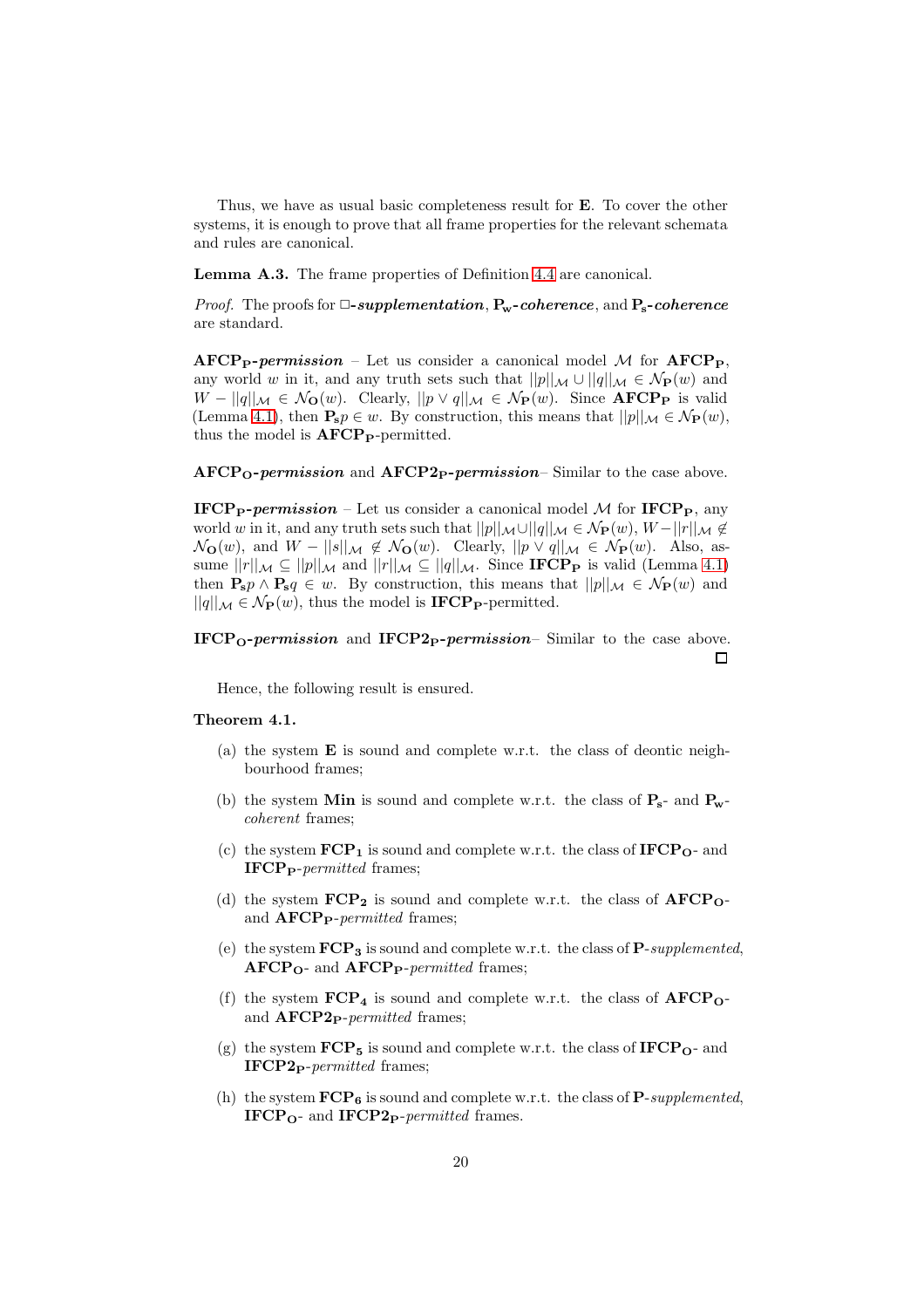Finally, let us prove Corollary [4.1.](#page-14-5)

Corollary 4.1.

- (i)  $\text{FCP}_2 \subset \text{FCP}_1 \subset \text{FCP}_3 \subset \text{FCP}_6$ ,  $\text{FCP}_2 \subset \text{FCP}_4 \subset \text{FCP}_5 \subset \text{FCP}_6$  and  $\text{FCP}_1 \subset \text{FCP}_5.$
- (ii) Let  $\mathbf{L}_1, \mathbf{L}_2 \in \{ \text{FCP}_1, 1 \leq i \leq 6 \}$ , and let  $\mathcal{C}_1$  and  $\mathcal{C}_2$  be classes of frames adequate for  $L_1$  and  $L_2$ . If  $L_1 \subset L_2$  then  $C_2 \subset C_1$ .

*Proof.* Case [\(i\)](#page-14-6) – For  $\mathbf{FCP_2} \subseteq \mathbf{FCP_1}$  we first notice that for every formula  $p_1 \rightharpoonup p$ ; hence, axioms  $\text{AFCP}_0$  and  $\text{AFCP}_P$  can be considered as simple instances of  $\textbf{IFCP}_\textbf{O}$  and  $\textbf{ICFP}_\textbf{P}$  respectively.

To show that the inclusion is strict the model below provides an  $\text{AFCP}_0$ permitted model that does not validate  $IFCP<sub>O</sub>$ .

Let  $M = \langle W, \mathcal{N}_{\Omega}, \mathcal{N}_{\mathbf{P}}, V \rangle$ , where:

- $W = \{w_1, w_2, w_3, w_4, w_5\};$
- $V(a) = \{w_1, w_4, w_5\}, V(b) = \{w_2, w_3, w_4\}$  and  $V(c) = \{w_1, w_2\};$
- $\mathcal{N}_{\mathbf{Q}}(w_1) = \{ \{ w_4 \} \};$  and
- $\mathcal{N}_{\mathbf{P}}(w_1) = \{ \{w_1, w_2, w_3\} \}.$

It is easy to verify that the model is  $\text{AFCP}_{\text{O}}$ -permitted,  $P_{\text{s}}(\neg a \lor c)$  and  $\text{O}(a \land c)$ are true in  $w_1: ||\neg a \vee c||_{\mathcal{M}} = \{w_1, w_2, w_3\} \in \mathcal{N}_{\mathbf{P}}(w_1)$  and  $||a \wedge c||_{\mathcal{M}} = \{w_4\} \in$  $\mathcal{N}_{\mathbf{O}}(w_1)$ , and clearly  $a \to \neg \neg a$ . However,  $||c||_{\mathcal{M}} = \{w_1, w_2\} \notin \mathcal{N}_{\mathbf{P}}(w_1)$ .

For  $\text{FCP}_1 \subseteq \text{FCP}_3$  it is enough to prove the following showing that  $\text{IFCP}_0$ and IFCP<sub>P</sub> are derivable from  $AFCP<sub>O</sub>$  and  $AFCP<sub>P</sub>$  and RM. (RM is valid in every classical modal logic containing M [\[10\]](#page-16-2).)

|    | 1. $\mathbf{P_s}(p \vee q) \wedge \mathbf{O}r$                                                                         | Hyp.                    |
|----|------------------------------------------------------------------------------------------------------------------------|-------------------------|
|    | 2. $r \rightarrow \neg p$                                                                                              | Hyp.                    |
|    | 3. $\mathbf{P_s}(p \vee q)$                                                                                            | $1,$ CPL                |
|    | 4. Or                                                                                                                  | $1,$ CPL                |
|    | 5. Or $\rightarrow$ O $\neg p$                                                                                         | 2, RM                   |
|    | 6. $\mathbf{O}\neg p$                                                                                                  | $4, 5$ , CPL            |
|    | 7. $(\mathbf{P_s}(p \lor q) \land \mathbf{O}\neg p) \rightarrow \mathbf{P_s}q$ AFCP <sub>O</sub>                       |                         |
|    | 8. $P_s q$                                                                                                             | $3, 6, 7,$ CPL          |
| 1. | $\mathbf{P_s}(p \vee q) \wedge \mathbf{P_w} r \wedge \mathbf{P_w} s$                                                   | Hyp.                    |
|    | 2. $r \rightarrow p$                                                                                                   | Hyp.                    |
|    | 3. $s \rightarrow q$                                                                                                   | Hyp.                    |
|    | 4. $P_{\mathbf{w}}r \rightarrow P_{\mathbf{w}}p$                                                                       | $2, \, \mathbf{RM}$     |
|    | 5. $P_{\mathbf{w}}s \to P_{\mathbf{w}}q$                                                                               | $3, \, \mathbf{RM}$     |
|    | 6. $\mathbf{P_w}r$                                                                                                     | $1,$ CPL                |
|    | 7. $P_{\mathbf{w}}s$                                                                                                   | $1,$ CPL                |
|    | 8. $\mathbf{P_s}(p \vee q)$                                                                                            | $1,$ CPL                |
|    | 9. $P_w p$                                                                                                             | $4,6$ , CPL             |
|    | 10. $\mathbf{P_w}q$                                                                                                    | 5,7, CPL                |
|    | 11. $(\mathbf{P_s}(p \lor q) \land \mathbf{P_w}r \land \mathbf{P_w}s) \rightarrow (\mathbf{P_s}p \land \mathbf{P_s}q)$ | AFCL <sub>P</sub>       |
|    | 12. $\mathbf{P_s} p \wedge \mathbf{P_s} q$                                                                             | $8, 9, 10, \text{ CPL}$ |
|    |                                                                                                                        |                         |